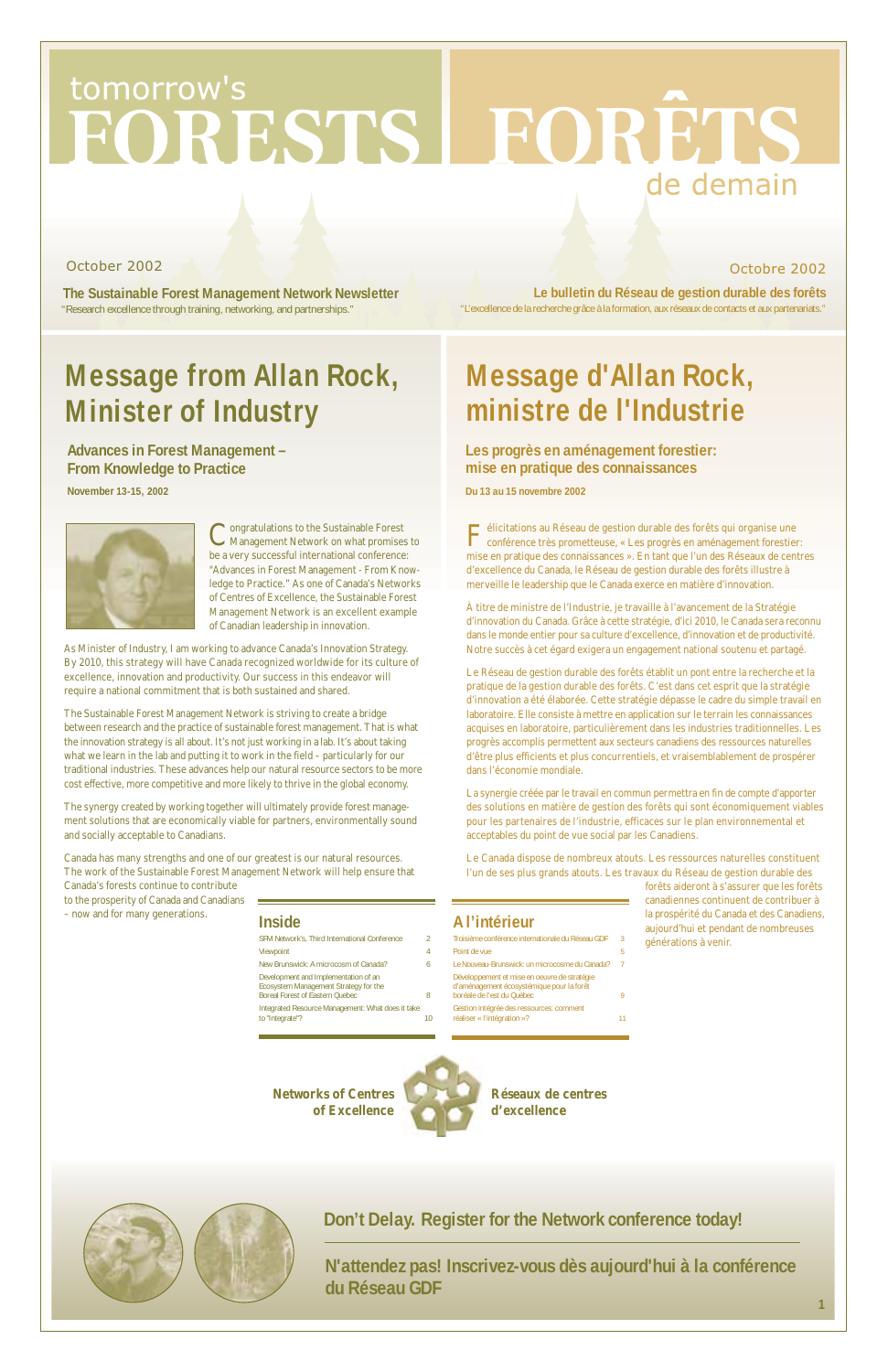# **SFM Network's, Third International Conference:**

### The right mix for obtaining new forest management insights

### **November 13-15, 2002,**

Shaw Conference Centre, Edmonton, Alberta, Canada By Bruce Macnab, Research Coordinator, SFM Network



The SFM Network's upcoming international conference, **Advances in Forest Management: from Knowledge to Practice**, will have something for everyone interested in sustainable forest management. A series of plenary talks will highlight the importance of partnerships and crosssectoral relationships in ensuring that new SFM knowledge is put into practice. As conference cochairs, Peter Duinker (Dalhousie University), one of the SFM Network's research area leaders, and Jim Lopez (Executive Vice President, Forest Resource Management, Tembec Inc.) will address the status of forests and forest management in Canada. Other plenary talks will include: Cassie Phillips, Vice President, Sustainable Forestry, Weyerhaeuser Company, on the global context for SFM; Jeff Burley, President, International Union of Forest Research Organizations, on the progress in SFM research internationally and Bob Page, Vice President, Sustainable Development, TransAlta Corporation, on advances in sustainable development thinking beyond the forest sector.

The Network's unique approach to partner driven research will be highlighted in a series of "partner researcher showcases" sprinkled throughout the program. In these 90 minute sessions, researchers and partner representatives will share the stage and discuss the ingredients of successful collaborative working relationships, recent research results, and the challenges they are likely to face in the future. At the time of writing,12 partner researcher showcases are scheduled, with research spanning six provinces and addressing many key issues of interest to forest researchers and practitioners.

#### **8:30** PLENARY **Welcome**

As the SFMN is a university based research organization, a significant part of the program will consist of research project presentations. With over seven years of research drawing on a wide range of disciplines, the variety of presentations from across the country should satisfy even the most discriminating palate. Those attending the conference will be treated to topics ranging from stand structure and plant diversity to public participation in forest management. The wide scope of the presentations will ensure that the "conventional research project"



One of the highlights of the conference will be a public session on the opening evening where an invited panel of distinguished Canadians will provide

- 2 Partner-Researcher Showcases
- 3 Researcher Presentation Sessions
- **5:00** POSTER VIEWING
- **6:30** Banquet and Entertainment

insights on creating a sustainable future for Canada's forests. This diverse panel will include Vic Adamowicz, SFM Network Program Leader; Henry Lickers, Director, Department of Environment, Mohawk Council of Akwesasne; Denis Brière, Dean, Faculty of Forestry, Université Laval; Stewart Elgie, Executive Director, Canadian Boreal Trust; and Paul Perkins, Vice President, Forestlands and Strategic Planning, Weyerhaeuser Company.

A range of concurrent workshops and panel discussions will bring still more to the conference menu. These sessions will be centred on issues ranging from Aboriginal issues in forest management, to criteria and indicators of SFM, to adaptive management just to name a few.

The 2002 SFMN conference will call on the skills of partners, students, researchers, and invited speakers to speak to new SFM knowledge, issues and insights. The speakers and menu will be varied, in line with the challenges of moving from knowledge to practice in sustainable forest management.

Phone: (780) 492-6659 Fax: (780) 492-8160 E-mail: el2@ualberta.ca

| Morning refreshments & registration |
|-------------------------------------|
|                                     |

### **Provisional Program**

- **TUESDAY, 12 NOVEMBER**
- **5-8:00** Evening registration and reception

#### **10:00** Break (poster viewing)

#### **WEDNESDAY, 13 NOVEMBER**

- **10:30** CONCURRENT SESSIONS (6)
	- 2 Partner-Researcher Showcases - 4 Researcher Presentation Sessions

#### **12:00** Lunch

**1:30** CONCURRENT SESSIONS (6) - 2 Partner-Researcher Showcases - 4 Researcher Presentations Sessions

Keynote 1: Global context for SFM Keynote 2: Progress in SFM research internationally

#### **3:00** Break (poster viewing)

- **3:30** CONCURRENT SESSIONS (6) - 2 Partner-Researcher Showcases - 4 Researcher Presentation Sessions
- **5:00** POSTER VIEWING
- **7:30** PUBLIC SESSION

| 8:00 | Morning refreshments and registration |  |
|------|---------------------------------------|--|
|      |                                       |  |

Speaker – Dr. Tom Brzustowski, President, NSERC

| 8:30  | PLENARY<br>Keynote 3: Status of Cdn forests and forest management                                               |
|-------|-----------------------------------------------------------------------------------------------------------------|
|       | Keynote 4: Advances in SD thinking beyond the forest sector                                                     |
| 10:00 | Break (poster viewing)                                                                                          |
| 10:30 | CONCURRENT WORKSHOPS/SESSIONS<br>- Adaptive Management Workshop<br>- Research Implementation/Extension Workshop |

### **12:30** Lunch **1:30** CONCURRENT SESSIONS (5) - 2 Partner-Researcher Showcases

- **3:00** Break (poster viewing) - 2 Partner-Researcher Showcases - 3 Researcher Presentation Sessions
- 
- **2:30** CONCURRENT SESSIONS (5)

**8:30** Morning refreshments and registration

#### **9:00** CONCURRENT SESSIONS

Panel of Distinguished Canadians on "Creating a Sustainable Future for Canada's Forests"

#### **THURSDAY, 14 NOVEMBER**

#### **FRIDAY, 15 NOVEMBER**

- 1. Knowledge Exchange Strategies
- 2. Criteria and Indicators of SFM
- 3. International Perspectives on SFM
- **10:30** Break (poster viewing)
- **11:00** CONCURRENT SESSIONS 1. Aboriginal Session 2. National Forest Strategy 2003-2008 3. Graduate Student Perspectives
- **12:30** Lunch
	- Speaker –Dr. Bob Fessenden, Deputy Minister, Alberta SRD
- **1:30** SFMN Annual General Meeting

**For the latest updates on the program, registration and other related conference information go to http://sfm-1.biology.ualberta.ca/english/events/enetconferences.htm**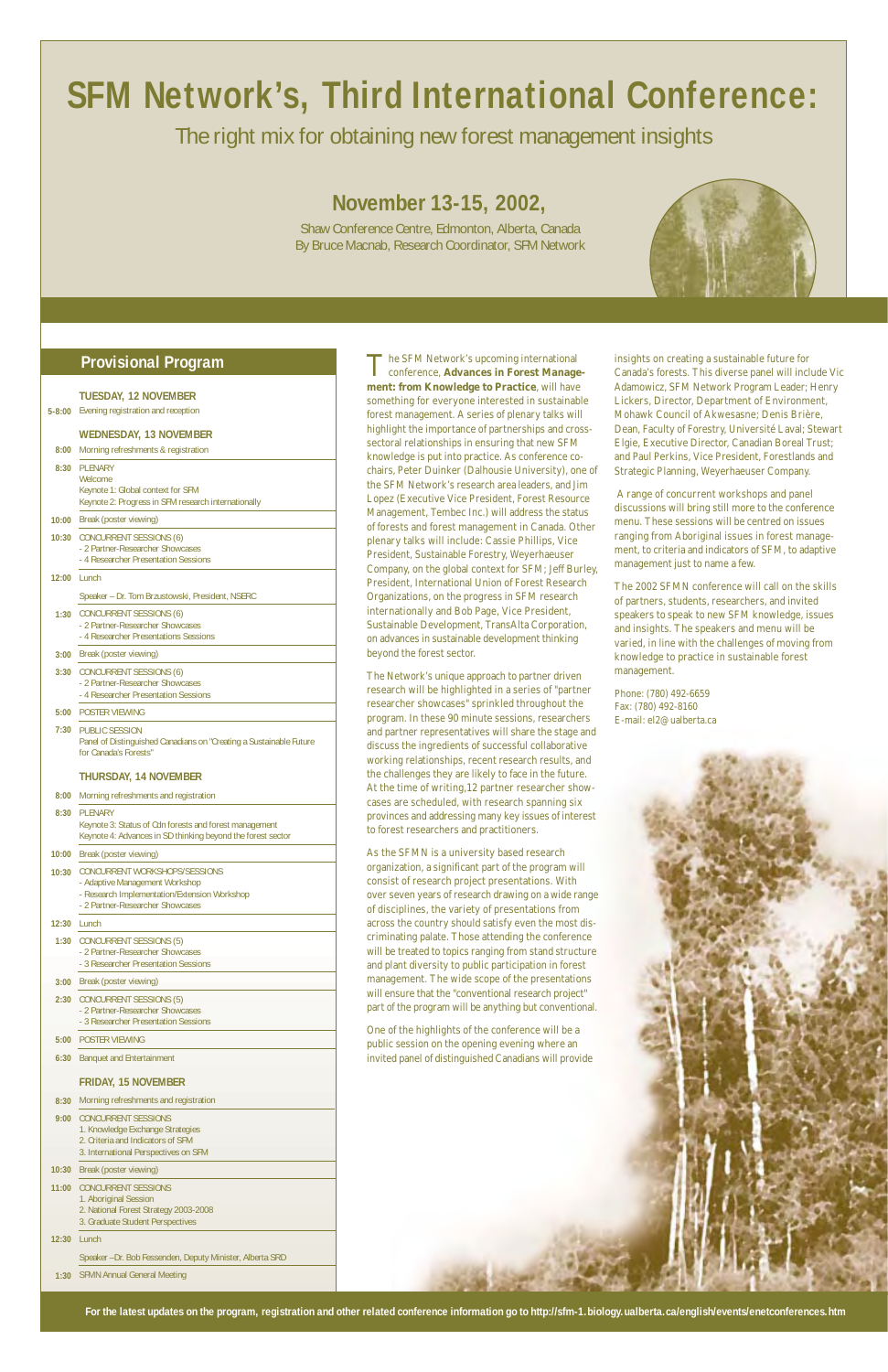# **Troisième conférence internationale du Réseau GDF**

L'occasion idéale d'obtenir de nouveaux aperçus en aménagement forestier



### **Du 13 au 15 novembre 2002**

au Shaw Conference Centre, à Edmonton (Alberta), Canada Par Bruce Macnab, coordinnateur de la recherche, Réseau GDF

Tous ceux et celles qui s'intéressent à la gestion durable des forêts trouveront de quoi se satisfaire lors de la conférence internationale du Réseau GDF à venir, intitulée **Les progrès en aménagement forestier : Mise en pratique des connaissances.** Une série de rencontres plénières souligneront à quel point les partenariats et les relations intersectorielles garantissent la mise en pratique des nouvelles connaissances en gestion durable des forêts. En tant que co-présidents de la conférence, Peter Duinker de la Dalhousie University, un des directeurs du secteur de la recherche au RGDF, et Jim Lopez, vice-président exécutif responsable de l'aménagement forestier chez Tembec Inc., ouvriront conjointement la conférence et dresseront le bilan des forêts et de l'aménagement forestier au Canada. D'autres réunions plénières aborderont notamment le contexte planétaire pour la gestion durable des forêts (Cassie Phillips, vice-président responsable de la foresterie durable chez Weyerhaeuser Company), les progrès en matière de gestion durable des forêts dans le monde entier (Jeff Burley, président, Union internationale des instituts de recherches forestières), ainsi que les avancées dans la réflexion concernant le développement durable au-delà du secteur forestier (Bob Page, vice-président responsable du développement durable chez TransAlta Corporation).



Une série de « vitrines des chercheurs de nos partenaires » disséminées tout au long du programme mettront en valeur l'approche unique du Réseau vis-à-vis de la recherche menée par nos partenaires. Lors de ces séances de 90 minutes, les chercheurs et les représentants de nos partenaires se partageront la vedette et traiteront des ingrédients nécessaires à des relations de travail en collaboration fructueuses, des derniers résultats de recherche et des éventuels défis futurs. À la rédaction du présent article,12 vitrines de chercheurs de nos partenaires sont prévues, avec une recherche couvrant six provinces et abordant plusieurs enjeux vitaux qui intéressent les intervenants et les chercheurs en foresterie.

Étant donné que le RGDF est un organisme de recherche universitaire, une partie non négligeable du programme comportera des exposés relatifs à des projets de recherche. Avec sept ans de recherche touchant une large gamme de disciplines, la variété des exposés de partout au Canada devrait satisfaire les plus exigeants. Les participants à la conférence verront aborder des thèmes allant de la structure du peuplement et de la diversité de la flore, à la participation du public à l'aménagement forestier. Le large éventail d'exposés garantira que le volet de « projet de recherche conventionnelle » du programme sera tout sauf conventionnel.

À l'occasion de la soirée d'ouverture, une séance publique au cours de laquelle un groupe d'éminents experts canadiens offriront des aperçus sur la façon de créer un futur durable pour les forêts du Canada constituera un des temps forts de la conférence. Ce groupe d'experts variés réunira Vic Adamowicz (directeur du programme au RGDF), Henry Lickers (directeur au Département de l'environnement, Conseil des Mohawks d'Akwesasne), Denis Brière (doyen de la Faculté de foresterie et de géomatique de l'Université Laval), Stewart Elgie (directeur exécutif du Canadian Boreal Trust), ainsi que Paul Perkins (vice-président responsable des terres forestières et de la planification stratégique chez Weyerhaeuser Company).

Un éventail d'ateliers et de discussions avec des experts ayant lieu simultanément enrichira le programme de la conférence. Ces séances seront axées notamment sur des questions allant des enjeux autochtones en aménagement forestier, au critères et indicateurs de gestion durable des forêts, en passant par la gestion adaptative.

La conférence 2002 du RGDF fera appel aux compétences des partenaires, des étudiants, des chercheurs et des invités participants pour évoquer les nouveaux enjeux, connaissances et perspectives en matière de gestion durable des forêts. Les conférenciers et le programme seront variés, correspondant ainsi aux défis de la mise en pratique des connaissances en gestion durable des forêts.

Téléphone: (780) 492-6659 Fax: (780) 492-8160 Courriel: el2@ualberta.ca

#### **17 h 00** Pré-inscription et Réception **20 h 00 08 h 00** Rafraîchisserments et inscription **08 h 30** PLÉNIÈRE **10 h 00** Pause (présentation d'affiches) **10 h 30** SÉANCES SIMULTANÉES (6) **12 h 00** Déjeuner **13 h 30** SÉANCES SIMULTANÉES (6) **15 h 00** Pause (présentation d'affiches) **15 h 30** SÉANCES SIMULTANÉES (6) **17 h 00** PRÉSENTATION D'AFFICHES **19 h 30** SÉANCE PUBLIQUE **08 h 00** Rafraîchissements et inscription **08 h 30** PLÉNIÈRE **10 h 00** Pause (présentation d'affiches) **10 h 30** SÉANCES ET ATELIERS SIMULTANÉS **12 h 30** Déjeuner **13 h 30** SÉANCES SIMULTANÉES (5) **MARDI, 12 NOVEMBRE MERCREDI 13 NOVEMBRE** Mot de bienvenue Thème 1 : Le contexte global pour la GDF Thème 2 : Les progrès de la recherche en GDF au niveau international - 2 vitrines des chercheurs-partenaires - 4 séances d'exposés de chercheurs Conférencier –Tom Brzustowski, PhD, Président, CRSNG - 2 vitrines des chercheurs-partenaires - 4 séances d'exposés de chercheurs - 2 vitrines des chercheurs-partenaires - 4 séances d'exposés de chercheurs Groupe d'éminents Canadiens examinant comment « Créer un avenir durable pour les forêts canadiennes » **JEUDI 14 NOVEMBRE** Thème 3 : La situation des forêts et de l'aménagement forestier au Canada Thème 4 : Les progrès du développement durable en dehors du secteur forestier - Atelier en gestion adaptative - Atelier sur la mise en pratique et la vulgarisation de la recherche - 2 vitrines des chercheurs-partenaires - 2 vitrines des chercheurs-partenaires - 3 séances d'exposés de chercheurs

**15 h 00** Pause (présentation d'affiches) **15 h 30** SÉANCES SIMULTANÉES (5)

|         | - 2 vitrines des chercheurs-partenaires<br>- 3 séances d'exposés de chercheurs   |
|---------|----------------------------------------------------------------------------------|
|         | 17 h 00 PRÉSENTATION D'AFFICHES                                                  |
| 18 h 30 | Banquet et divertissement                                                        |
|         | <b>VENDREDI 15 NOVEMBRE</b>                                                      |
| 08 h 30 | Rafraîchissements et inscription                                                 |
|         | 09 h 00 SÉANCES SIMULTANÉES<br>1. Stratégies de mise en commun des connaissances |
|         | 2. Critères et indicateurs de GDF                                                |
|         | 3. Perspectives internationales en GDF                                           |
| 10 h 30 | Pause (présentation d'affiches)                                                  |
|         | 11 h 00 SÉANCES SIMULTANÉES                                                      |
|         | 1 Séance autochtone                                                              |
|         | 2. Stratégie nationale sur les forêts 2003-2008                                  |
|         | 3. Perspectives des étudiants diplômés                                           |
| 12 h 30 | Déjeuner                                                                         |
|         | Conférencier – Bob Fessenden, PhD, Sous-ministre, Alberta SRD                    |
| 13 h 30 | Assemblée générale annuelle du RGDF                                              |

### **Programme provisoire**

**Pour obtenir les informations les plus récentes concernant le programme, l'inscription et pour tout autre renseignement relié à la conférence, veuillez consulter http://sfm-1.biology.ualberta.ca/english/events/enetconferences.htm 3**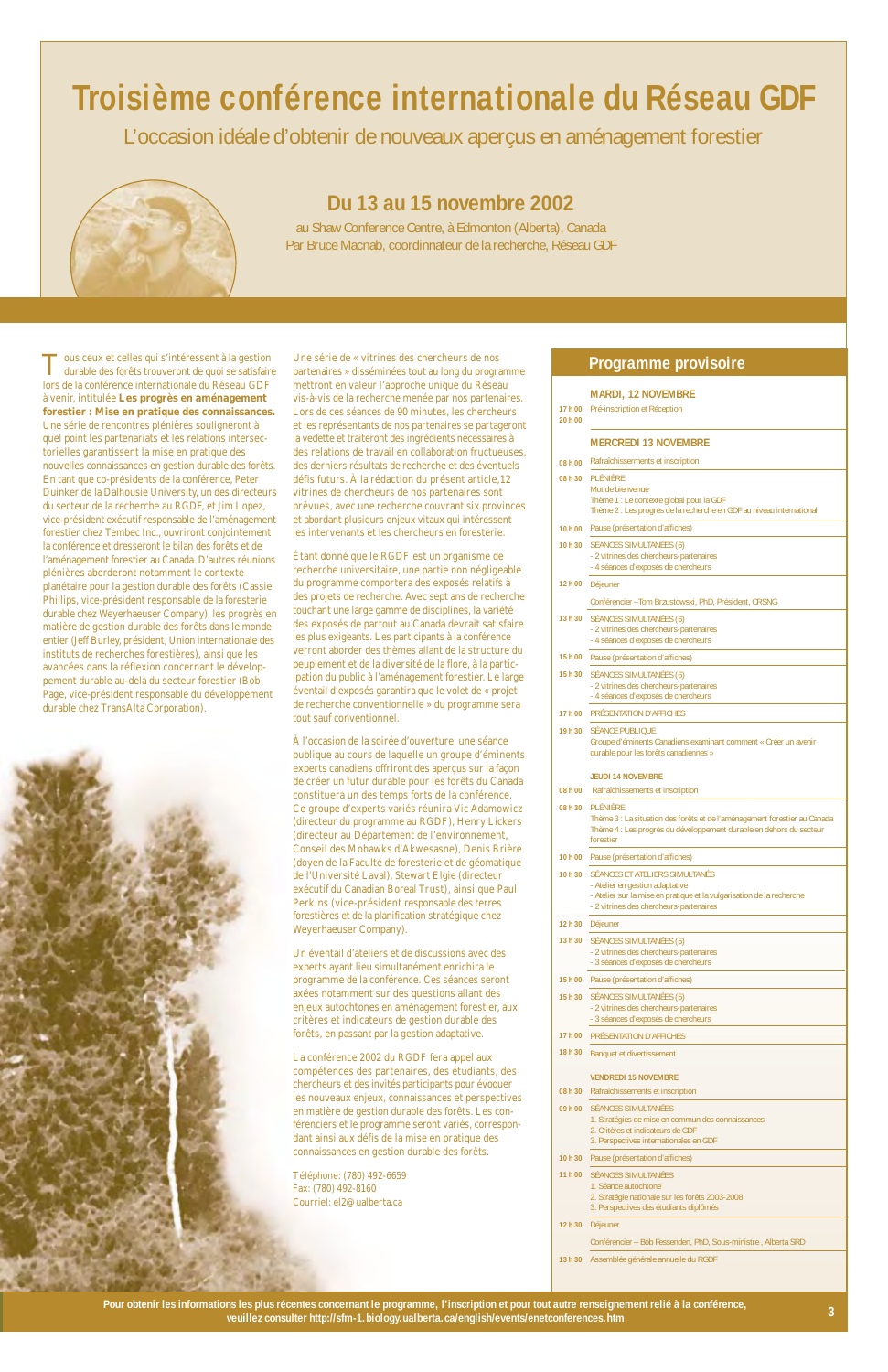**TF:** Tembec joined the SFM Network two years ago. What do you see as the benefits / potential benefits for corporations involved with the NCE model of problem / solution- based research?

**JL:** We have had to put a lot more energy and technical resources towards the problems and opportunities we are facing in the forest. When we look across Canada, we see many issues that are almost identical from province to province and from forest type to forest type. However, the solutions, while some may be generic, still need to be fine-tuned to apply to each specific circumstance. The SFM Network allows us the opportunity to tap into vast resources of technical expertise from various backgrounds. This brings to us potential capacity we just could not afford to do on our own.

**TF:** As the co-chair of the Network's third international conference, what are you looking forward to learning most as a result of this conference?

**JL:** If you look at the principles of the various certification regimes all of these regimes are attempting to raise the bar in managing ecosystems and managing values in a balanced way. I think the philosophy is good, but it probably exceeds the industrial, academic and scientific capacity to achieve these principles. The SFM Network should focus on developing tools to implement the standards. Secondly, and even more of a challenge, how can we properly measure the results? I think this is a huge challenge, and I think this is where the Network has a major opportunity to add value.

**JL:** Certainly there has been a lot of evolution, and sometimes revolution, in the field of forestry in balancing ecological concerns with industry's forest productivity concerns. I am anxious to see how academic and industrial people are evolving their approach. I will be looking to see if they are getting closer to taking laboratory and theoretical approaches and making them applicable in the field.

**TF:** Tembec is one of the largest companies in Canada so far to seek Forest Stewardship Council Certification. What research and development role do you see for the SFM Network in helping Canadian forest products companies obtain a similar level of forest certification?

**JL:** You are right about the wood supply being the limiting factor for capacity growth even though there are some opportunities in certain parts of Canada. We have to recognize that the limitations are not just from wood supply, but they are also from economics. Canada has gradually shifted to being one of the higher cost producers of forest products in the world. Even if you had the wood supply, that doesn't necessarily guarantee that you are going to be able to invest and get a reasonable return on that investment in order to grow capacity in Canada. The other issue, of course, is the trade limitation with the United States. Even if you could grow those trees and do it economically, would the real economics bear out once you had the impact of trade actions by the United States government? What are the opportunities in the future? We have to face the fact that the primary lumber industry is a mature industry. I think the opportunities in the future are going to be very selective. I don't think there is a single silver bullet out there.

**TF:** Wood supply now seems to be a limiting factor to capacity growth in the forest industry in some parts of Canada. What major opportunities do you see so that the Canadian forest industry can flourish over the next 20 years? What are the major challenges?

So, now there are a lot of people talking about valueadded. There is limited opportunity for value-added. Companies have to be very selective about where they are making their investments. For every value-added plant that has succeeded, there are probably five in Canada that have failed. So if government and industry are going to focus on value-added, we have to make

sure there is a market for it, and that market is ready to accept value-added products. From my point of view, the Canadian Wood Council's "Wood Works" campaign is a good example of the kind of momentum we are going to have to generate to move up the forest product value chain. We have to create a pull-through situation to convince people that engineered wood products can replace products such as steel and concrete. This is then going to have to be matched with smart -investment, smart -marketing and a major market-education program.

**TF:** What role should socio-economic research play in forest management operations? Specifically, First Nations, consultation and community stability.

**JL:** That's an excellent question, and there is no simple answer. I have spent the last two or three years working with First Nations communities trying to harmonize our practices with their cultural issues and values in the forest. The challenge is that when you deal with these communities, the values they are interested in protecting are not necessarily consistent. In fact, I have found they are generally inconsistent from one community to the next. Some communities are more heavily into trapping and other traditional values, medicinal plants and things like that. Meanwhile, other communities want to join the modern economy and are more focused on a proactive program. So for socioeconomic values and research, I think we need people, and I hate to say this, who are not so scientifically oriented. Certainly, these people need to have some scientific background, but they also need to be more process oriented. When I say process oriented, it's a lot of hands-on work in dealing with individual communities. They need help to draw out and map those values and articulate them in such a way they can be implemented in the same way as we have other scientific and ecological values that we implement when we prepare forest management plans. My vision is that we would have those same types of guidelines on how to protect socio-economic and ecological values of those First Nations communities and other stakeholders too. We are a long way from that right now because governments to date have provided zero guidance. It's been left entirely up to individual companies and to some degree the academic community to develop it. So far, it's moving very slowly.

**TF:** How can the SFM Network, in your opinion, become a viable long-term research organization after federal funding concludes in 2009?

**JL:** Researchers like to align their research because there is a research opportunity out there, not necessarily because there is a commercial opportunity. So, some people in the research community think economics should not drive research while other people, like me, think that research should create economic opportunity. In my view, the reality is – both things have to happen. If the SFM Network

is going to succeed, the Network is



going to have make a solid connection with the industrial community. The Network has to understand clearly the priorities of the industrial base, because the industrial base is where a lot of money is going to come from in the future. The Network has also to show how it is going to help support the business case for these industrial partners.

It's not going to be an easy thing to do. Companies are looking now to cut costs at the expense of research. Examples include FERIC, FORINTEC and PAPRICAN. When you look at this trend, it shows you how high the bar is set for what the SFM Network is going to have to demonstrate it can generate in terms of providing value to those companies. So I guess my answer is not what you want to hear, but I think it's what you need to hear.

I sit on the board of FERIC. Tembec is a huge supporter of research, particularly when it comes to applied research. We are one of the few companies that have beefed up the scientific and engineering side of the forestry business because we think that applying research, whether it's forest management, processing or intensive forest management, is probably the lastbest opportunity companies have to make the changes we need in our economic structure in order to stay competitive in the forest products industry globally. Not all companies are seeing this in the same way, so demonstrating relevance has got to be the number one priority for the SFM Network – and not through a lot of scientific papers and long rationalizations. It's got to be short and sweet and in language that a CEO would understand.

**TF:** Well, you have certainly provided some rather frank assessments. I'm confident this interview will add to the ongoing, interesting and challenging discussions that will occur at the upcoming conference.

**JL:** Thank you for the opportunity. I think the conference will certainly generate lively debate. It's the kind of discussion we need to have on a whole range of research issues if we are going to see our way more clearly toward ensuring Canada's forests are sustainable for generations to come.

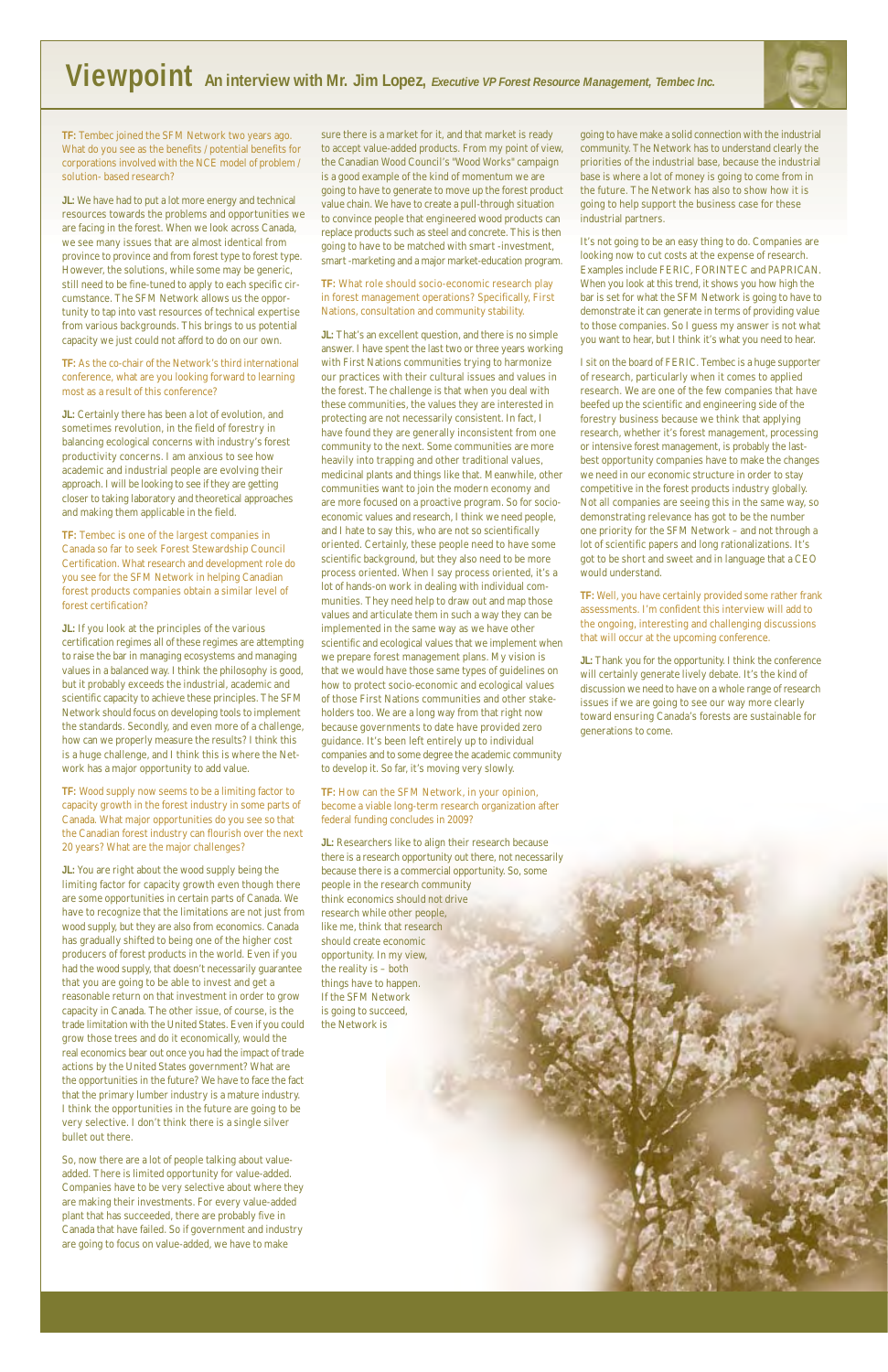

**FD:** Cela fait maintenant deux ans que Tembec a joint le Réseau GDF. Quels avantages réels ou potentiels voyez-vous pour les corporations qui sont engagées dans la recherche fondée sur le modèle de problème/solution des RCE ?

**JL:** Nous avons dû consacrer beaucoup d'énergie et de ressources techniques pour faire face aux problèmes et profiter des occasions que nous rencontrons dans la forêt. Quand on considère le Canada dans son ensemble, on se rend compte que de nombreux enjeux sont presque identiques d'une province à l'autre et d'un type de forêt à l'autre. Néanmoins, si certaines solutions sont génériques, elles ont encore besoin d'être affinées afin de correspondre à chaque circonstance particulière. Le Réseau GDF nous donne l'occasion de puiser dans d'immenses ressources en matière d'expertise technique dans plusieurs domaines. Ceci nous procure une capacité d'action que nous ne pouvions tout simplement pas nous permettre en étant seul.

**FD:** En tant que co-président de la troisième conférence internationale du Réseau, que souhaitez-vous le plus apprendre à l'issue de cette conférence ?

**JL:** Nous avons certainement été témoins d'une grande évolution et, quelquefois, révolution, dans le domaine de la foresterie, quant à l'équilibre des préoccupations écologiques et du souci de productivité de l'industrie forestière. J'ai hâte de voir comment les industriels et les universitaires ont évolué dans leurs approches. Il m'intéresserait de savoir s'ils prennent davantage en compte les approches théoriques et celles éprouvées en laboratoire et les appliquent sur le terrain.

**FD:** Jusqu'à présent, Tembec est une des plus grandes compagnies canadiennes qui cherche à obtenir le Forest Stewardship Council Certification. Selon vous, quel rôle de recherche et de développement le Réseau GDF devrait-il assumer pour aider d'autres compagnies canadiennes de produits forestiers à obtenir un niveau comparable d'homologation forestière ?

**JL:** En examinant les principes appliqués par les divers régimes d'homologation, on s'aperçoit que tous ces régimes essaient d'élever les exigences en matière d'équilibre des valeurs et de la gestion des écosystèmes. Je pense que c'est une bonne philosophie, mais qu'elle dépasse probablement la capacité industrielle, académique et scientifique permettant d'atteindre ces principes. Le Réseau GDF devrait se concentrer sur l'élaboration d'outils en vue de la mise en pratique des normes. D'autre part, un défi supplémentaire se présente dans la façon dont on peut mesurer les résultats de manière appropriée. Je pense qu'il s'agit d'un défi énorme et que c'est là que le Réseau dispose de l'occasion rêvée d'ajouter de la plus-value.

**FD:** L'approvisionnement en bois semble représenter un facteur limitatif de l'augmentation de la capacité pour l'industrie forestière dans certaines régions du Canada. Quelles opportunités majeures entrevoyezvous pour que l'industrie forestière canadienne puisse s'épanouir pendant les 20 prochaines années ? Quels sont les principaux défis ?

**JL:** Vous avez raison lorsque vous dites que l'approvisionnement en bois est un facteur limitatif en ce qui concerne l'augmentation de la capacité, même s'il existe des opportunités dans certaines régions du Canada. Nous devons reconnaître que les limitations ne sont pas dues uniquement à l'approvisionnement en bois, mais qu'elles proviennent aussi de l'économie. Le Canada est devenu progressivement l'un des producteurs de produits forestiers les plus chers au monde. Même si l'on possède les ressources en bois, cela ne garantit pas nécessairement que l'on soit en mesure d'investir et d'avoir un retour sur investissement satisfaisant afin d'accroître la capacité au Canada. Bien évidemment, l'autre problème est celui de la limitation du commerce avec les États-Unis. Même si l'on pouvait faire pousser ces arbres, et ce, à moindre coût, la réalité de l'économie tiendrait-elle le coup face aux actions commerciales du gouvernement américain ? Quelles seront les opportunités à l'avenir ? Nous devons accepter le fait que l'industrie du bois de sciage primaire est arrivée à maturité. Je pense que, à l'avenir, les opportunités seront très sélectives. À mon avis, il n'existe nulle part de solution miracle.

Alors, maintenant, nombreux sont ceux qui parlent de valeur ajoutée. Les opportunités dans ce domaine sont limitées. Les compagnies doivent choisir leurs investissements avec le plus grand soin. Au Canada, pour chaque usine à valeur ajoutée qui a réussi, cinq ont probablement échoué. De sorte que, si le gouvernement et l'industrie se concentrent sur la valeur ajoutée, nous devons nous assurer qu'il existe un marché qui soit prêt à accepter des produits à valeur ajoutée. Selon moi, la campagne «Branchebois» du Conseil canadien du bois représente un bon exemple du genre d'élan que nous allons devoir susciter pour rehausser la valeur des produits forestiers. Il nous faut convaincre le public que le bois d'ingénierie peut remplacer l'acier ou le béton. Il faudra ensuite lui faire correspondre un investissement et une commercialisation intelligents ainsi qu'un programme majeur d'éducation du marché.

> JL: Je vous remercie de cette occasion. Je suis persuadé que la conférence engendrera certainement des débats animés. C'est le type de débats dont nous avons besoin à propos de toute une gamme d'enjeux de recherche si nous voulons discerner plus clairement comment assurer la durabilité des forêts canadiennes pour les générations futures.

**FD:** Quel rôle la recherche socio-économique devraitelle jouer dans les activités d'aménagement forestier ? En particulier, les Premières nations, la consultation et la stabilité des communautés.

**JL:** C'est une excellente question à laquelle il n'existe pas de réponse simple. Je viens de passer les deux ou trois dernières années à travailler avec des communautés des Premières nations pour essayer d'harmoniser nos pratiques avec leurs valeurs et préoccupations culturelles concernant la forêt. Le défi qui se pose quand on a affaire à ces communautés est que les valeurs qu'elles souhaitent protéger ne sont pas toujours constantes. En fait, j'ai constaté que cette inconstance était généralement inévitable d'une communauté à l'autre. Certaines communautés pratiquent davantage le trappage et d'autres valeurs traditionnelles, les plantes médicinales et autres, alors que d'autres communautés désirent s'associer à l'économie moderne et sont plus centrées sur un programme pro-actif. C'est pourquoi, en ce qui concerne la recherche et les valeurs socio-économiques, je pense que nous avons besoin de gens, et je suis navré de le dire, mais nous avons besoin de gens qui n'aient pas un esprit si scientifique que ça. Certes, ils doivent avoir eu un parcours scientifique, mais ils ont également besoin d'être davantage axés sur le processus. Je veux dire par là que cela représente beaucoup de travail sur le terrain lorsque l'on s'occupe de communautés individuelles. Elles ont besoin d'aide pour cerner leurs valeurs et les articuler afin qu'elles

puissent être mises en œuvre tout comme les autres valeurs scientifiques et écologiques qui sont prises en considération dans nos plans d'aménagement forestier. D'après moi, nous devrions avoir les mêmes types de consignes quant à la façon de protéger les valeurs socio-économiques et écologiques, que celles des communautés des Premières nations et d'autres intéressés. Nous en sommes fort loin à l'heure actuelle étant donné que les gouvernements n'ont, à ce jour, fourni aucune orientation. On a laissé l'entière responsabilité de l'élaboration de cette dernière aux compagnies individuelles et, dans une certaine mesure, au milieu universitaire. Jusqu'ici, le processus a été extrêmement lent.

**FD:** À votre avis, comment le Réseau GDF peut-il devenir un organisme de recherche viable à longue échéance, au terme de son financement fédéral en 2009?

**JL:** Les chercheurs aiment regrouper leur recherche parce qu'une occasion de recherche se présente, et pas nécessairement une occasion commerciale. Aussi, certaines personnes dans le milieu de la recherche pensent que les impératifs économiques ne devraient pas diriger la recherche, tandis que d'autres personnes, comme moi, pensent que la recherche devrait créer des opportunités économiques. À mon avis, en réalité, les deux doivent se produire. Si le Réseau GDF veut réussir, il doit établir un lien solide avec le milieu de l'industrie. Le Réseau se doit de comprendre clairement les priorités de la base industrielle, puisque ce sera une source d'argent importante à l'avenir. Le Réseau doit également montrer comment il aidera à soutenir l'analyse de rentabilisation pour ces partenaires industriels.

Cela ne sera pas facile à accomplir. Les compagnies sont en train de voir comment réduire leurs coûts aux dépens de la recherche. C'est le cas pour FERIC, FORINTEC et PAPRICAN. En observant cette tendance, on s'aperçoit à quel point il sera difficile pour le Réseau GDF de démontrer quelle valeur il pourra apporter à ces compagnies. Aussi, je suppose que ma réponse ne sera pas ce que vous désirez entendre, mais je pense que c'est ce qu'il faut que vous entendiez.

Je siège au conseil d'administration de FERIC. Tembec appuie largement la recherche, surtout lorsqu'il s'agit de recherche appliquée. Nous faisons partie des quelques compagnies qui ont renforcé les volets scientifique et ingénioral de l'industrie forestière car nous pensons que l'application de la recherche, que ce soit en aménagement forestier, en exploitation ou en aménagement intensif, représente probablement la meilleure occasion dont disposent les compagnies pour franchir le pas en vue d'effectuer les changements nécessaires dans notre structure économique afin de rester compétitifs dans l'industrie des produits forestiers au niveau planétaire. Toutes les compagnies ne voient pas cela d'un même œil, c'est pourquoi la priorité majeure du Réseau GDF doit être de démontrer la pertinence æ et pas grâce à d'abondantes publications scientifiques et de longues rationalisations. Ça doit être court et bon et dans un langage compréhensible par un PDG.



**FD:** Eh bien, vous nous avez assurément fourni des évaluations plutôt franches. Je suis sûr que cet entretien contribuera aux débats intéressants et excitants qui se dérouleront à l'occasion de la conférence toute proche.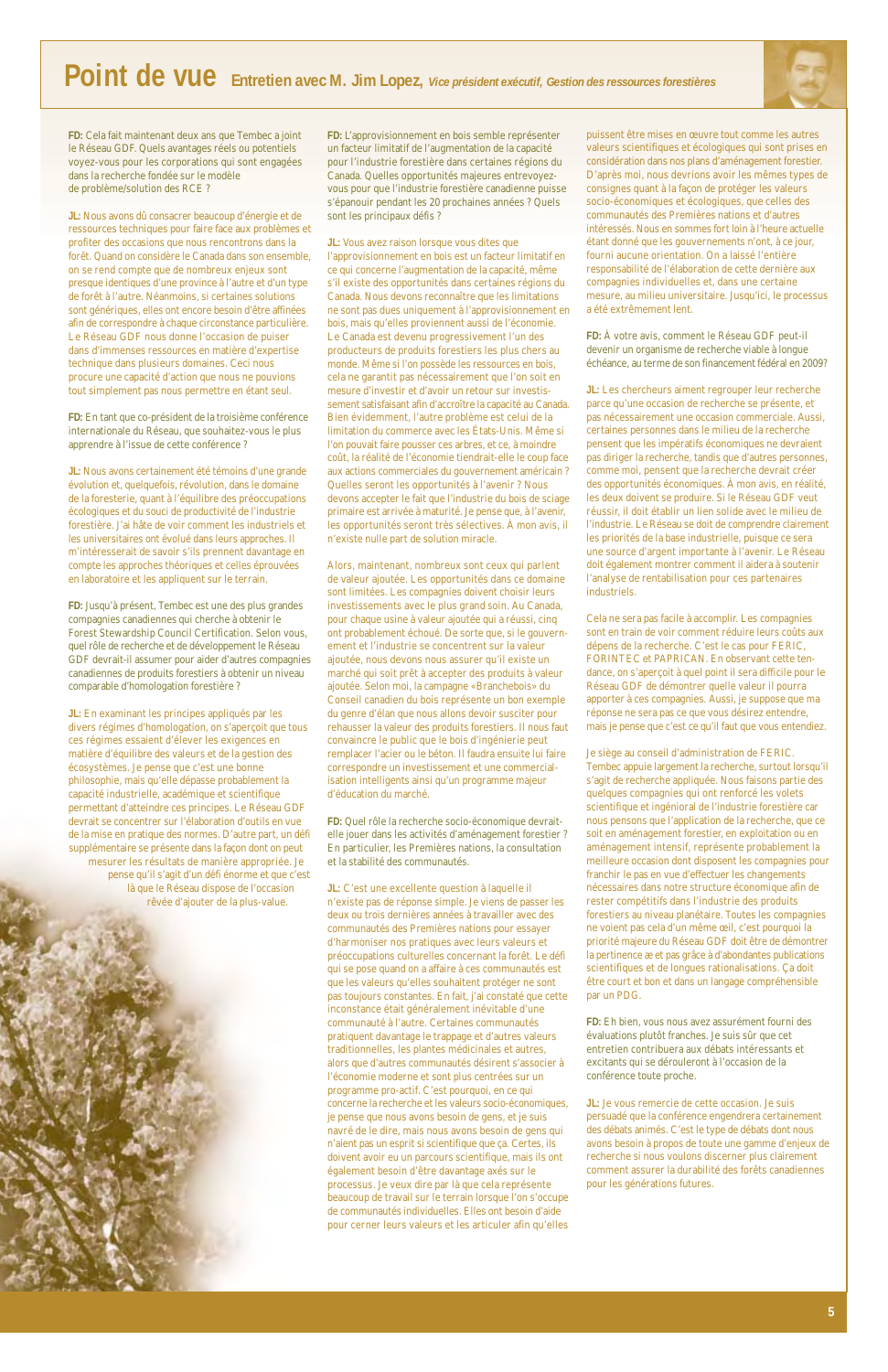With its human population concentrated in a few cities and most of its land devoted to forest management, the province of New Brunswick can be viewed as a small scale version of our country. However, there is a notable difference: intensive forestry has a much longer history than in most other provinces. High-grading started on a large scale in the 1800s and, as early as the late 1940s, large-scale harvesting of sawtimber and pulp wood took place throughout the province. An extensive road network was soon established and the entire land base has now received a variety of silvicultural treatments, from clearcutting and conifer plantation to unevenaged management in shade-tolerant deciduous stands. Some spruce plantations are now 40-50 years old. However, only recently have deciduous stands been systematically treated under selection systems, mainly to improve their commercial value after decades of removal of higher-quality species and specimens.

Although the Acadian forest region does not fall within the boreal forest sensu strictu, it shares many animal species with boreal mixedwood forests such as those found in Québec and Alberta. It should be noted, however, that the wolf and woodland caribou went locally extinct in the late 1800s and early 1900s (Parker 1995). Nonetheless, the study of New Brunswick's forest fauna allows us to make some educated guesses about future changes to be expected in forest biodiversity in the boreal zone, as harvesting progresses.

In 1996, my students and I undertook research projects aiming to measure the response of forest birds to the intensive forest management practiced in northern New Brunswick. More specifically, we wanted to determine bird response to the two dominant silvicultural practices used in the province, namely clearcutting followed by conifer plantation in conifer-dominated stands, and various selection systems in deciduous stands. We chose forest birds (passerines and woodpeckers) as indicators because (1) they have been shown to be sensitive to alterations of their habitat at local and landscape scales, (2) they can be surveyed efficiently over large scales, (3) they represent a substantial proportion of the terrestrial vertebrate species inhabiting forest ecosystems (up to 60-75%), and (4) they collectively use a wide array of stand structures and compositions. This research has been conducted in collaboration with Fraser Papers Nexfor and, more recently, with J.D. Irving Limited.

We asked the following questions : (1) do some species tend to be absent from intensively-managed forest landscapes? (2) do they reproduce successfully in stands recently treated with selection harvesting? (3) do woodpeckers alter their foraging patterns in harvested stands and landscapes? Although no species was clearly shown to have disappeared from large regions owing to forest harvesting, we found clear tendencies for mature forest specialists to become less frequent as harvesting intensity increased. At the stand level, some of these species actually show threshold ranges in harvesting intensity beyond which they are unlikely to be found. We are currently examining relationships at the landscape scale.

Three years of intensive monitoring in selection cuts and uncut plots revealed that the Ovenbird, a warbler species foraging and nesting on the ground, was essentially not reproducing in recent selection cuts (Bourque and Villard 2001). Densities were low, most territorial males were unpaired and, of the scattered nesting attempts detected, few were successful. This is only one of at least 25 to 30 songbird species associated with mature forest in the region, but it is one of the two species whose reproduction we closely monitored. As beech-maple stands are rapidly being treated under selection systems with only 15 to 25 years between entries, the optimal habitat of this and ecologically-similar species may soon be restricted to scattered reserves with closed-canopy habitat. We were also worried about the Pileated Woodpecker, because this crowsized bird requires large-diameter trees and snags for nesting, foraging, and roosting. Under current silvicultural practices, large-diameter trees that are dead or declining will soon become rare owing to poor recruitment. Moreover, Pileated Woodpeckers may face an even more pronounced shortage of suitable foraging substrates because they show a clear preference for American beech (Lemaître and Villard, unpublished data). In northern New Brunswick, selection systems and harvest operations are actually designed to reduce the prevalence of beech, a species that currently has no commercial value.

New Brunswick's forests still have a relatively rich vertebrate fauna. So far, pockets of mature and old secondgrowth forest apparently have maintained most species associated with those age classes. The challenge is to ensure that the intensification of silviculture throughout the province will not be pursued at the expense of forest biodiversity. On public lands, the province requires licencees to maintain blocks of old spruce-fir stands at all times using a "mobile reserve" scheme (NB-DNRE 2000). No specific guidelines have yet been incorporated to maintain mature closed-canopy deciduous stands. However, current guidelines do include wildlife objectives for species of potential concern, including the Ovenbird. Thus, we will need to make sure that species requiring patches of mature, closed-canopy deciduous forest will not be restricted to narrow spatiotemporal "refugia" created by regeneration between harvest entries. For species sensitive to desiccation or soil disturbance, no such refugia may be available. Finally, it is unclear whether long-term recruitment of large-diameter snags will be ensured for Pileated Woodpecker and other species depending on these snags. A new project examining the responses of several potential indicator taxa (epiphytic lichens, carabid beetles, raptors, American Marten, etc.) to harvesting intensity should provide some answers to this question. If New Brunswick is indeed a microcosm of Canada, it would be a good omen to demonstrate that we can maintain a high level of biological integrity over this relatively small scale.

#### **Acknowledgments:**

The research featured above reflects the valiant efforts of my masters students Julie Bourque, Jean-Sébastien Guénette, Jérôme Lemaître, and their field assistants. The collaboration of our industrial partners is also greatly appreciated.

#### **Literature Cited:**

Bourque, J. and Villard, M.-A. 2001. Effects of selection cutting and landscapescale harvesting on the reproductive success of two Neotropical migrant bird species. Conservation Biology 15: 184-195.

NB-DNRE 2000. A vision for New Brunswick's forests: goals and objectives for Crown land management. Department of Natural Resources and Energy. Government of New Brunswick. Fredericton.

Parker, G. 1995. Eastern coyote: The story of its success. Nimbus Publishing, Halifax.



## **New Brunswick: A microcosm of Canada?**

**For more research related information visit the SFM Network website: www.ualberta.ca/sfm. While browsing our homepage take the opportunity to visit our "Innovation Alberta" webcast. Click on "Featured Themes" and follow the links to the audio download and transcripts.**

**Dr. Marc-André Villard, Canada Research Chair in Landscape Conservation, Université de Moncton SFM Network Principal Investigator**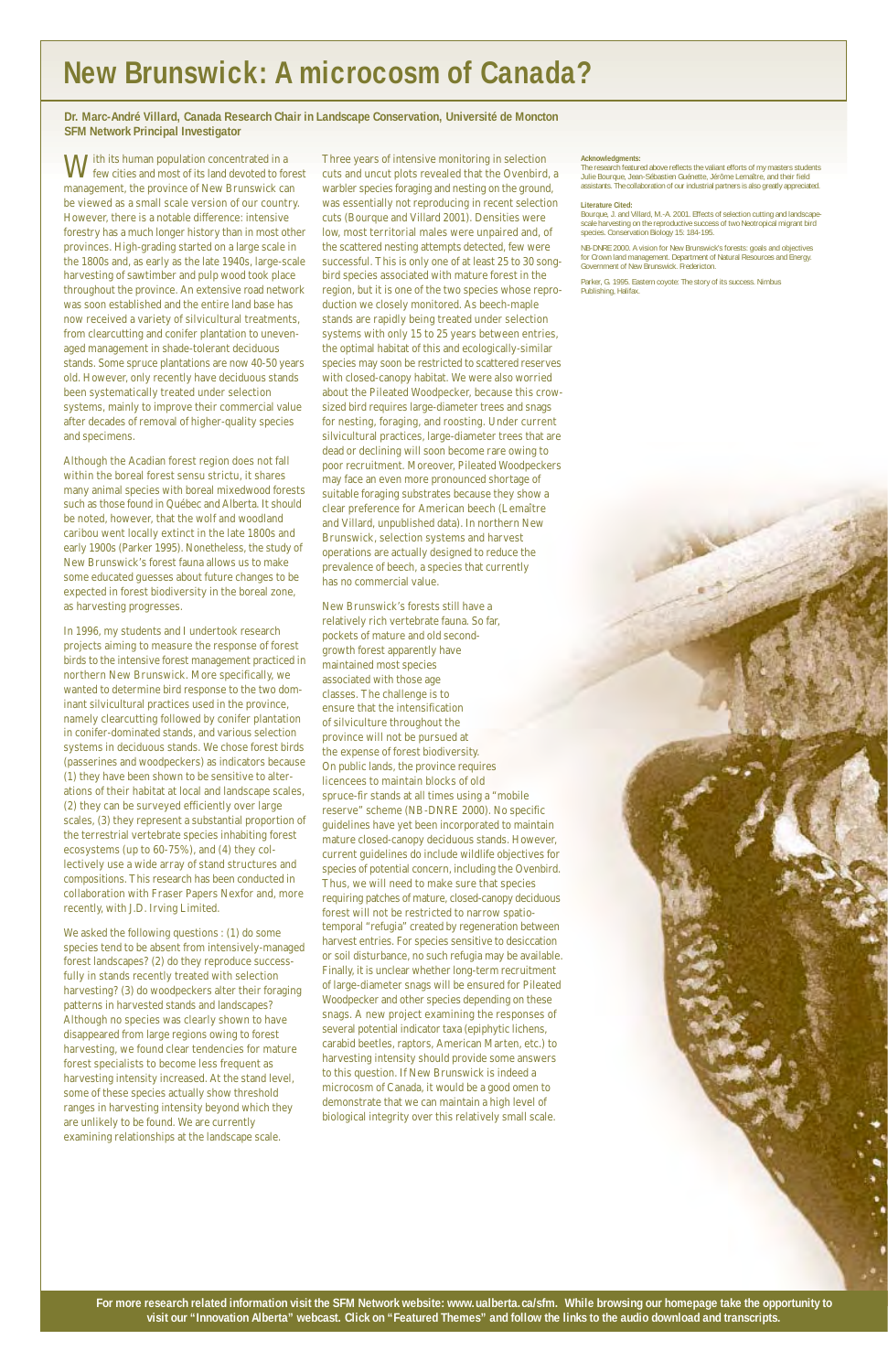Avec sa population humaine concentrée dans quelques villes et la plupart de son étendue vouée à l'exploitation forestière, le Nouveau-Brunswick peut être vu comme une version miniature de notre pays. Il y a cependant une différence notable: la foresterie intensive y a une histoire plus longue que dans la plupart des provinces. Des coupes d'écrémage ont été effectuées dans la plupart des secteurs dès le 19e siècle et, dès la fin des années 1940, la demande pour le bois de sciage et le bois de pulpe a mené à l'exploitation intensive des forêts de la province. Très vite, un important réseau de routes d'accès fut établi et l'ensemble du territoire a depuis subi divers traitements sylvicoles, de la coupe à blanc suivie de plantation de conifères à divers systèmes d'aménagement inéquienne dans les peuplements de feuillus. Certaines plantations d'épinettes ont maintenant 40 à 50 ans. Toutefois, ce n'est que récemment que les peuplements dominés par les feuillus ont été traités par des coupes de jardinage ou par trouées afin d'augmenter leur potentiel commercial, après des décennies de récolte des espèces et spécimens

de grande valeur commerciale.



Bien que la forêt acadienne ne fasse pas partie de la forêt boréale au sens strict, celle-ci partage de nombreuses espèces avec les forêts boréales mixtes que l'on retrouve notamment au Québec et en Alberta. Cependant, le loup et le caribou des bois sont disparus du Nouveau-Brunswick vers la fin 1800 et le début des années 1900 (Parker 1995). Néanmoins, l'étude de la faune forestière du Nouveau-Brunswick permet de faire de la « spéculation bien informée » quant aux changements auxquels on peut s'attendre dans la biodiversité forestière à mesure que l'exploitation progresse dans la forêt boréale.

En 1996, mes étudiants et moi avons entrepris des projets de recherche visant à mesurer la réponse des oiseaux forestiers à l'aménagement intensif pratiqué dans le nord du Nouveau-Brunswick. Plus spécifiquement, nous voulions mesurer leur réponse aux deux principales pratiques sylvicoles utilisées dans la province, soit la coupe à blanc suivie de plantation de conifères (dans les peuplements à dominance de conifères) et divers types de coupe de jardinage (dans les peuplements à dominance feuillue). Nous avons choisi les oiseaux forestiers (passereaux et pics) comme indicateurs car (1) ils sont sensibles aux perturbations de leur habitat aux échelles locale et du paysage, (2) ils peuvent être échantillonnés efficacement dans de grands territoires, (3) ils représentent une proportion substantielle des espèces de vertébrés terrestres qui habitent les écosystèmes forestiers (jusqu'à 60 à 75%) et, (4) ils utilisent collectivement une variété de structures et de compositions. Ces travaux ont été effectués en collaboration avec Fraser Papers Nexfor et, plus récemment, avec la compagnie J.D. Irving Limited.

Nous avons posé les questions suivantes: (1) est-ce que certaines espèces tendent à être absentes des paysages forestiers sous exploitation intensive? (2) les oiseaux forestiers se reproduisent-ils avec succès dans les peuplements récemment traités par coupe de jardinage? (3) les pics modifient-ils leur sélection de substrats de quête de nourriture dans les peuplements et paysages exploités? Bien que nous n'ayons pas noté de lien sans équivoque entre l'absence d'espèces de grands secteurs et l'exploitation de la forêt, nous avons noté une diminution de la probabilité de présence

de plusieurs espèces spécialistes des forêts matures lorsque l'intensité de la coupe augmente. Certaines de ces espèces montrent en fait des seuils critiques d'intensité de coupe au-delà desquels elles deviennent pratiquement introuvables. Nous en sommes actuellement à examiner les effets de l'intensité de coupe à l'échelle des paysages sur ces espèces.

Trois années de suivi intensif de coupes de jardinage et de sites non traités ont révélé que la Paruline couronnée, une espèce qui se nourrit et niche au sol, ne se reproduit pratiquement pas dans les coupes récentes (Bourque et Villard 2001). Les densités y sont faibles, la plupart des mâles n'ont pas de partenaire et, sur les rares tentatives de nidification détectées, peu ont du succès. Il s'agit d'une seule des 25 à 30 espèces de passereaux et de pics associées aux forêts matures dans la région, mais c'est tout de même l'une des deux seules espèces dont nous avons mesuré le succès de reproduction avec précision. Étant donné que les érablières à hêtre sont rapidement soumises à des traitement de jardinage ou de coupe

par trouées séparés de 15 à 25 ans seulement, l'habitat optimal de cette paruline et d'autres espèces écologiquement semblables sera bientôt restreint à quelques réserves dispersées. Nous étions également inquiets pour le Grand Pic parce que cet oiseau de la taille d'une corneille requiert des arbres et chicots de grand diamètre pour nicher, se nourrir et s'abriter. Les pratiques sylvicoles actuelles causeront un déclin rapide de la densité et du recrutement des arbres morts ou en déclin de grand diamètre. De plus, le Grand Pic pourrait faire face à une disparition encore plus rapide des substrats propices à sa quête de nourriture parce qu'il montre une nette préférence pour le hêtre à grandes feuilles (Lemaître et Villard, données non publiées). Les divers types de coupe pratiqués dans le nord du Nouveau-Brunswick visent notamment à réduire l'importance relative du hêtre en raison de sa faible valeur commerciale.

Les forêts du Nouveau-Brunswick possèdent encore une faune vertébrée relativement riche. Jusqu'ici, il semble que les fragments de vieille forêt de seconde venue ont permis de conserver la plupart des espèces associées à cette classe d'âge. Le défi consiste maintenant à nous assurer que l'intensification de la sylviculture à travers la province ne se fera pas aux dépens de la biodiversité forestière. Sur les terres publiques, la province exige que les titulaires de permis d'exploitation maintiennent en tout temps des blocs co-dominés par les épinettes et le sapin sous forme de « réserves mobiles » (MRNÉ-NB 2000). Toutefois, aucun règlement spécifique n'a été adopté afin de protéger des peuplements feuillus matures à canopée fermée. Néanmoins, les règlements actuels incluent des objectifs structuraux pour les espèces perçues comme sensibles, incluant la Paruline couronnée. Nous devrons donc nous assurer que les espèces qui requièrent des peuplements feuillus matures à canopée fermée ne seront pas restreintes aux « refuges » spatio-temporels créés par la régénération entre les coupes de jardinage ou par trouées. Pour les espèces sensibles à la dessiccation ou à la perturbation du sol, il est possible qu'aucun refuge ne soit disponible. Enfin, le recrutement à long-terme de chicots de grand diamètre semble incertain, ce qui pourrait affecter le Grand Pic et les autres espèces associées au bois mort. Un nouveau projet mesurant la réponse de plusieurs autres indicateurs potentiels (lichens épiphytes, coléoptères, rapaces, Martre d'Amérique, etc.) à l'intensité de la coupe devrait fournir des réponses à ces questions. Si le Nouveau-Brunswick constitue effectivement un microcosme du Canada, le maintien d'un degré élevé d'intégrité biologique à cette échelle serait un bon présage.

#### **Remerciements:**

les travaux mentionnés ci-haut sont le fruit des efforts de mes étudiants de maîtrise Julie Bourque, Jean-Sébastien Guénette, Jérôme Lemaître et leurs aides de terrain. La collaboration de nos partenaires industriels est aussi grandement appréciée.

#### **Bibliographie:**

Bourque, J. et Villard, M.-A. 2001. Effects of selection cutting and landscapescale harvesting on the reproductive success of two Neotropical migrant bird species. Conservation Biology 15 : 184-195.

MRNÉ-NB 2000. Vision pour les forêts du Nouveau-Brunswick: buts et objectifs pour l'aménagement des terres de la couronne. Ministère des ressources naturelles et de l'énergie. Gouvernement du Nouveau-Brunswick. Fredericton.

Parker, G. 1995. Eastern coyote: The story of its success. Nimbus Publishing,

### **Le Nouveau-Brunswick: un microcosme du Canada?**

**Marc-André Villard, PhD, Chaire de recherche du Canada en conservation des paysages, Université de Moncton Chercheur en chef au Réseau GDF**

**Pour de plus amples informations relatives à la recherche, consultez le site Web du Réseau GDF: www.ualberta.ca/sfm. Quand vous y serez, visitez donc notre diffusion Web "Innovation Alberta". Cliquez sur "Featured Themes" et suivez les liens jusqu'au téléchargement audio et l'audioscript. <sup>7</sup>**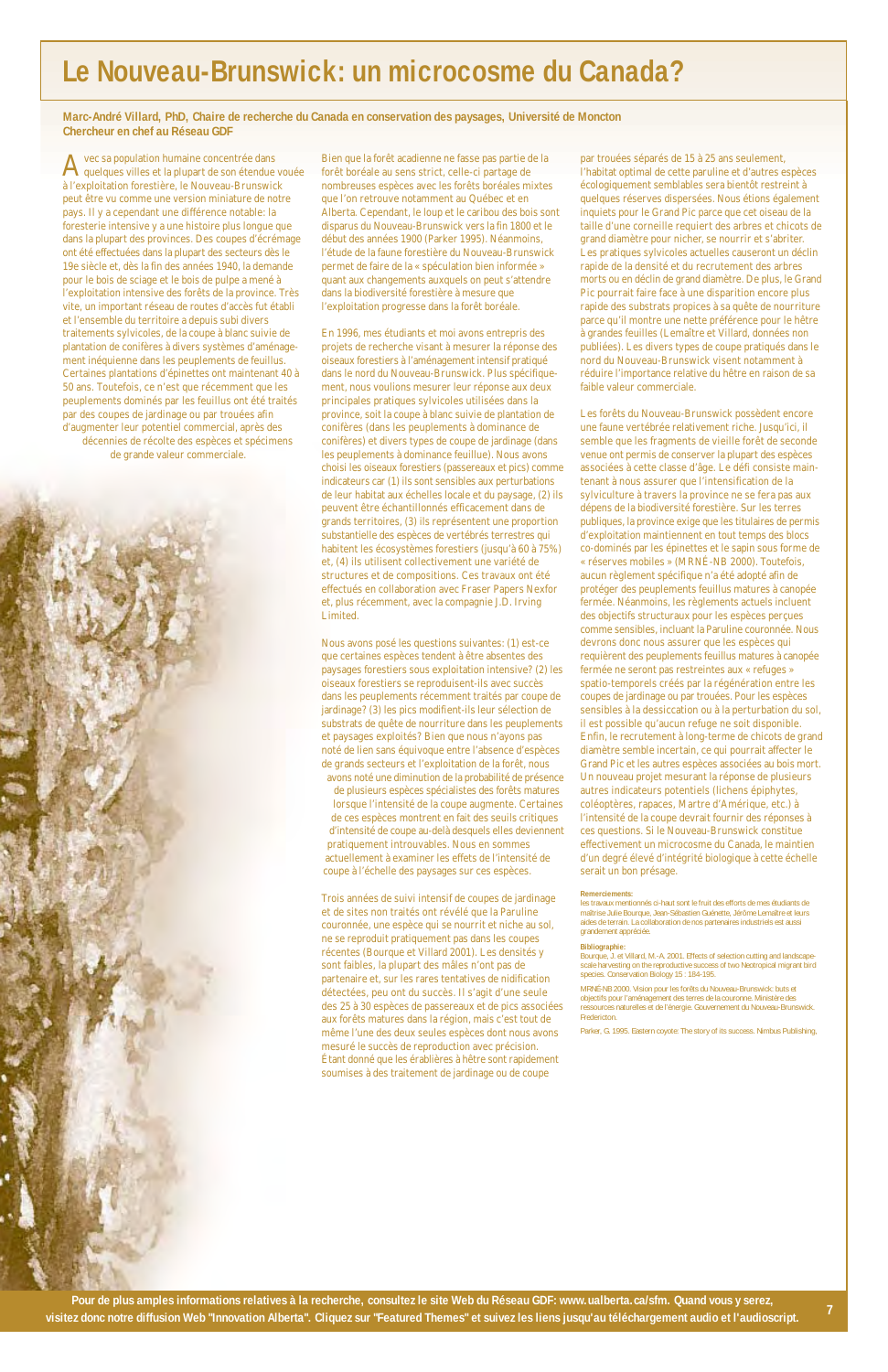ne way of addressing many of the new forest management issues is to develop a strategy inspired by the natural dynamics of the boreal forest. The biological diversity, forest productivity and ecological processes peculiar to the boreal forest are greatly affected by a development dynamic in which major disturbances are a common occurrence. Fires initiate secondary succession and leave their mark on the landscape. The fire regime (cycle, average interval, extent, occurrence, intensity, severity and season), which varies according to region and climate, has a significant impact on the composition and structure of forest stands. Thus, when the average interval between forest fires is shorter than the lifespan of pioneer species, most stands have an even-aged structure and there are few changes in the canopy composition. On the basis of this observation, clear-cutting practices were introduced on large tracts of the boreal forest, since it was assumed that cutting would take the place of fire. However, it is now increasingly evident that the average interval between fires in some regions, including the Côte-Nord region, is much longer than the longevity of the pioneer trees that establish after a fire. Indeed, the data on recent fires (1943-1999) suggest that the fire cycle in this region may be in the order of 300 to 500 years. Such fire-return intervals should lead many stands to change composition or develop an uneven-aged structure. Consequently, the widespread use of even-aged forest management should be re-examined. This is the context in which we began our work in the boreal forest of eastern Quebec. Studies are currently underway on the disturbance regime, the forest dynamic and structure, and the implications of this knowledge for management of the boreal forest of eastern Quebec.

#### **The natural dynamic of forests in the Côte-Nord region**

From a variety of sources (archives, field reconstruction using cartographic or photographic data), the average fire-return interval for a large part of the Côte-Nord region has been estimated at more than 300 years. With such a cycle, the composition and the structure of many stands change over time. We have observed three succession sequences in the region, characterized by initial dominance of shade intolerant deciduous species (paper birch and trembling aspen, Betula papyrifera and Populus tremuloides), or jack pine (Pinus banksiana), or black spruce (Picea mariana) (De Grandpré, Morissette and Gauthier, 2000). As the post-fire period lengthened, black spruce or fir (Abies balsamea) or a mix of these two species became dominant in the forest. Under the region's fire cycle, succession with replacement of individuals in the canopy is very likely and may be reflected in the development of irregular structures. At present, by our estimation, more than half the stands in the study area have irregular diameter structures (Boucher, De Grandpré and Gauthier, submitted). Secondary disturbances, such as windfall, could contribute to the development of these structures, by giving latesuccession species like fir better access to the forest canopy. With the help of aerial photographs, we found that recent (< 30 years) insect damage or windfall was evident in 15% of spruce stands, 38% of mixed spruce/fir stands, and 78% of fir stands. These disturbances, which can be seen at a resolution of 0.5 ha, therefore drive the forest dynamic and help to shape the forest landscape. Our knowledge of the spatial organization of stands to which this disturbance dynamic gives rise is not yet complete. Such knowledge is, however, essential for sustainable forest management planning.

Within stands, mortality events over smaller areas affect forest development (McCarthy, 2001). A current study on gap dynamics shows that gaps account for more than 50% of the area in old conifer stands. The size of these gaps varies according to stand composition; however, 70% of them cover less than 100 m2 and are due to the death of fewer than 10 trees. By analyzing the results concerning tree regeneration and growth within the gaps, we will be able to determine whether the present canopy composition is being maintained or is changing (Pham, De Grandpré, Gauthier and Bergeron, 2002). The overall results should give us an indication of the ability of species to respond to openings and the appropriate opening sizes for silvicultural interventions.

#### **Implications of this knowledge for forest management**

The large proportion of old forests in the region, their irregular structure, and the prevalence of secondary disturbances are therefore very likely an expression of the ecological uniqueness of the boreal forest of the Côte-Nord region. The development of a silvicultural system inspired by the natural forest dynamic should therefore be conditional upon maintaining this uniqueness. This is not to say that rotation periods should be lengthened to maintain the proportion of old forests in the area, but rather that silvicultural interventions should be developed whereby the structural components in these forests can be maintained at several spatial and temporal levels.

We will therefore continue our research, with the goal of developing and implementing an appropriate forest management strategy for the region. To reach his goal, we will continue working on the characterization of forest structures, with a view to arriving at a working typology that reflects the diversity observed in the area. This typology should serve as a basis for jointly developing with the Ministère des ressources naturelles du Québec (MRNQ) and other research teams appropriate silvicultural scenarios for the different stand types. In addition to biodiversity characteristics, these scenarios would take assumptions about forest yield and ecosystem productivity into account. Simulation models for making forest projections will also have to be modified to take into consideration the new types of treatment that are possible. Lastly, diagnostic tools that facilitate the mapping of stand types (structure and composition) and their rapid identification in the field will have to be developed. These new strategies should be implemented quickly, even if some knowledge is not yet available. New data will, of course, have to be taken into account and integrated as and when required, to ensure continuous improvement of the strategy.

#### **References**

Boucher, D., De Grandpré, L., and Gauthier, S. (pending revision). Développement d'un outil de classification de la structure des peuplements et comparaison de deux territoires de la pessière à mousses du Québec. For. Chron.

De Grandpré, L., Morissette, J. and Gauthier, S. 2000. Long-term post-fire changes in the northeastern boreal forest of Quebec. Journal of Vegetation Science. 11: 791-800.

McCarthy, J. 2001. Gap dynamics of forest trees: A review with particular attention to boreal forests. Environmental Review. 9: 1-59.

Pham, A.T., De Grandpré, L., Gauthier, S. and Bergeron, Y. 2002. Gap dynamics in the northeastern boreal forest of Québec. 4th International Workshop on Disturbance Dynamics in Boreal Forests. Prince George, BC, Canada, Aug. 9-14.



## **Development and Implementation of an Ecosystem Management Strategy for the Boreal Forest of Eastern Quebec**

#### **Dr. Sylvie Gauthier and Dr. Louis De Grandpré**

#### **Canadian Forest Service, Laurentian Forestry Centre and Université du Québec à Montréal**

*This project is a joint initiative of the Sustainable Forest Management Network, the Canadian Forest Service (Laurentian Forestry Centre), and the NSERC-UQAT-UQAM Industrial Chair in Sustainable Forest Management with the collaboration of the Ministère des ressources naturelles du Québec (Côte-Nord region), Scierie Norbois and Uniforêt.*

**For more research related information visit the SFM Network website: www.ualberta.ca/sfm. While browsing our homepage take the opportunity to visit our "Innovation Alberta" webcast. Click on "Featured Themes" and follow the links to the audio download and transcripts.**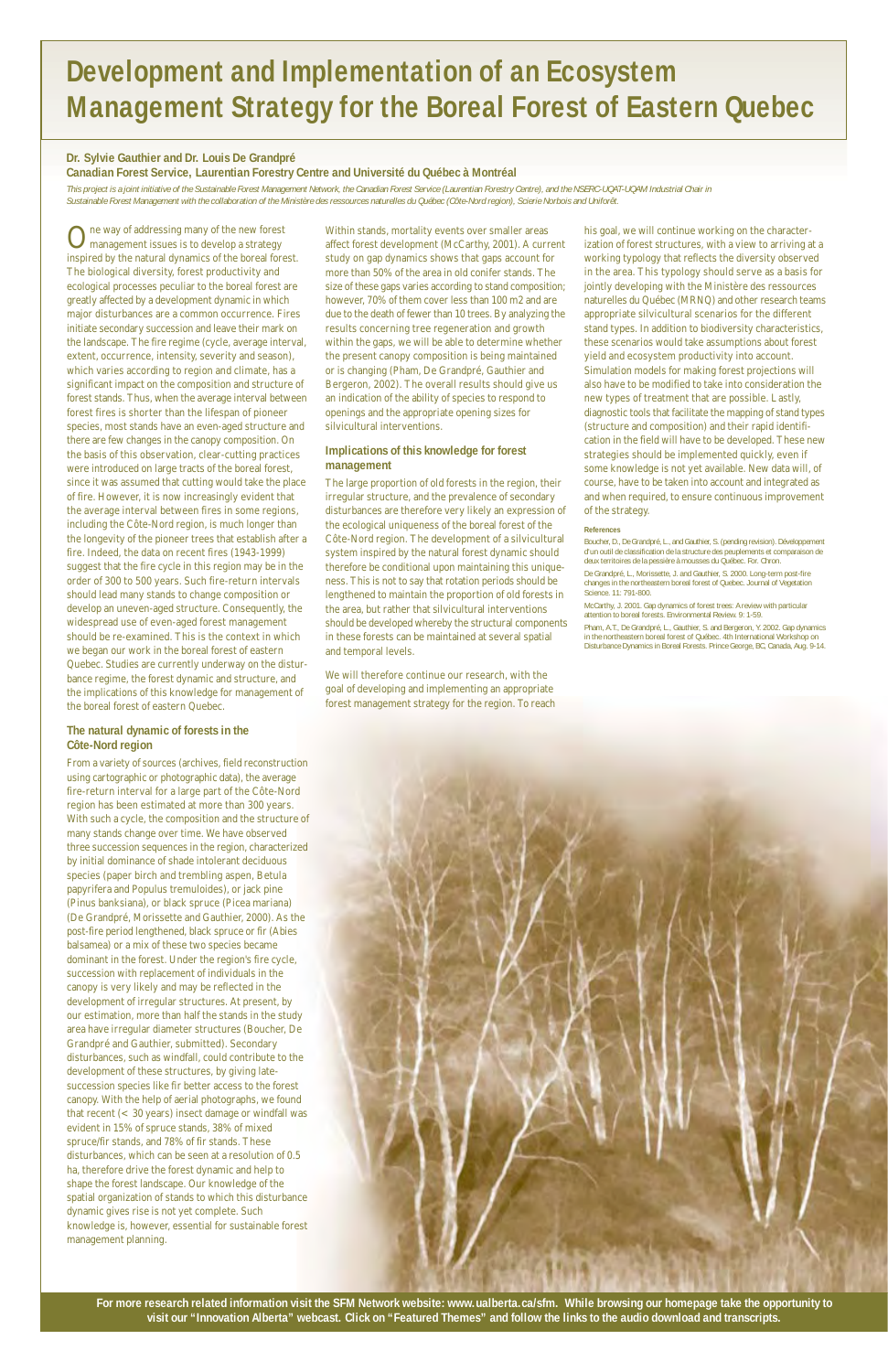Une façon d'aborder l'ensemble de la nouvelle problématique forestière est de développer une foresterie qui s'inspire de la dynamique naturelle de la forêt boréale. La diversité biologique, la productivité forestière et les processus écologiques propres à la forêt boréale sont fortement influencés par une dynamique de développement ponctuée de perturbations majeures. Les feux initient la succession secondaire et marquent le territoire à l'échelle du paysage. D'une région à l'autre et sous l'influence du climat, le régime des feux (cycle, intervalle moyen, taille, occurrence, intensité, sévérité et saison), varie et a des répercussions importantes sur la composition et la structure des peuplements forestiers. Ainsi, lorsque l'intervalle moyen entre les feux de forêt est plus court que la longévité des essences pionnières, la majorité des peuplements ont une structure équienne et peu de changements dans la composition de la canopée ont cours. À partir de ce constat, on a instauré des pratiques de coupes totales sur de grands territoires de la forêt boréale, en assumant qu'on remplaçait le feu par la coupe. Toutefois, on constate de plus en plus que l'intervalle moyen entre les feux dans certaines régions, dont la Côte-Nord, excède de beaucoup la longévité des arbres pionniers qui s'installent après feu. En effet, les données portant sur les incendies récents (1943-1999) suggèrent que le cycle des feux pourrait y être de l'ordre de 300 à 500 ans. De tels intervalles entre les feux successifs devraient conduire de nombreux peuplements à changer de composition ou à développer une structure inéquienne. Dès lors, on se doit de questionner l'usage généralisé de l'aménagement dit équienne. C'est dans ce contexte que nous avons abordé nos travaux dans la forêt boréale de l'est du Québec. Les recherches en cours portent sur le régime de perturbations, la dynamique et la structure des forêts, ainsi que l'implication de ces connaissances sur l'aménagement de la forêt boréale de l'est du Québec.

#### **La dynamique naturelle des forêts de la Côte-Nord**

L'intervalle moyen entre deux feux d'un grand territoire de la Côte-Nord a été estimé à plus de 300 ans, et ce à partir de diverses sources (archives, reconstitution sur le terrain et à partir d'informations cartographiques ou photographiques). Avec un tel cycle, quantité de peuplements voient leur composition et leur structure changer dans le temps. Nous avons observé dans la région trois séquences de succession qui se caractérisaient par une dominance initiale soit d'espèces feuillues de lumière (bouleau blanc et tremble, Betula papyrifera et Populus tremuloides), soit de pin gris (Pinus banksiana), soit d'épinette noire (Picea mariana) (De Grandpré, Morissette et Gauthier 2000). À mesure que s'allongeait la période après feu, la forêt devenait dominée ou par l'épinette noire, ou le sapin (Abies balsamea) ou par un mélange de ces deux espèces. Sous le cycle de feu de la région, la succession avec remplacement d'individus dans le canopée est fort probable et peut se refléter par le développement de structures irrégulières. Nous estimons qu'actuellement, plus de la moitié des peuplements du territoire à l'étude ont des structures diamétrales irrégulières(Boucher, De Grandpré et Gauthier, soumis). . Les perturbations secondaires, tel le chablis, pourraient contribuer au développement de ces structures, en favorisant l'accession au couvert d'espèces de fin de succession comme le sapin. Ainsi, nous avons pu déterminer, à l'aide de photographies aériennes, que dans 15% des pessières, 38% des peuplements à sapins et à épinettes et 78% des sapinières, on pouvait voir des traces récentes (< 30 ans) de chablis ou de dégâts d'insectes. Perceptibles à une résolution de 0,5 ha, ces perturbations représentent donc un moteur de la dynamique forestière et elles contribuent à façonner le paysage forestier. L'organisation spatiale des peuplements qui découle de cette dynamique de perturbations est encore peu connue. Cette connaissance est cependant essentielle dans le cadre de planification de l'aménagement forestier durable.

À l'échelle du peuplement, des événements de mortalité sur des superficies encore plus restreintes influencent le développement de la forêt (McCarthy 2001). Une étude en cours sur la dynamique de trouées montre que dans de vieux peuplements résineux, plus de 50 % de la superficie est en trouées (gap). La taille de ces trouées varie selon la composition des peuplements. Cependant, 70 % d'entre elles couvrent moins de 100 m2 et résultent de la mortalité de moins de 10 arbres.

L'analyse des résultats portant sur la régénération et la croissance des arbres à l'intérieur des trouées permettra de déterminer s'il y a maintien de la composition actuelle du couvert ou si un changement de composition est en train de survenir (Pham, De Grandpré, Gauthier et Bergeron 2002). L'ensemble des résultats devrait nous fournir des indices sur la capacité des essences à réagir aux ouvertures et sur le gradient de tailles d'ouvertures appropriées aux interventions sylvicoles.

#### **Implication des connaissances pour l'aménagement forestier**

La spécificité écologique de la forêt boréale de la Côte-Nord s'exprime donc vraisemblablement par la forte proportion de vieilles forêts que l'on y retrouve, par leur structure irrégulière de même que par l'importance des perturbations secondaires. Le développement d'une sylviculture qui s'inspire de la dynamique naturelle se doit donc de passer par le maintien de cette spécificité. Ceci ne veut pas dire qu'il faille allonger la période de rotation pour maintenir la proportion de vieilles forêts sur le territoire mais plutôt de développer des interventions sylvicoles qui permettent de conserver les éléments de structure au sein de ces forêts et ce, à diverses échelles spatiales et temporelles.

Les recherches se poursuivront donc, afin de développer et de mettre en œuvre une stratégie d'aménagement forestier adaptée à la région. Pour ce faire, nous continuerons les travaux sur la caractérisation des structures dans le but d'en arriver à une typologie opérationnelle qui reflète la diversité observée dans le territoire. Cette typologie devrait servir de base à l'élaboration, conjointement avec le MRNQ et d'autres équipes de recherche, de scénarios sylvicoles adaptées aux différents types de peuplements. Ces scénarios tiendraient compte à la fois d'hypothèses relatives au rendement forestier et à la productivité des écosystèmes ainsi que des caractéristiques de biodiversité. Les modèles de simulation de la possibilité forestière devront aussi être modifiés pour tenir compte des nouveaux types de traitements possibles. Finalement, des outils diagnostiques, permettant de faciliter la localisation cartographique des types de peuplements (structure et composition) et leur identification rapide sur le terrain devront être développés. La mise en œuvre de ces nouvelles stratégies se doit de débuter rapidement, même si toutes les connaissances ne sont pas encore disponibles. Il faudra bien sûr tenir compte des nouvelles informations et les intégrer au fur et à mesure de manière à assurer l'amélioration continue de la stratégie.

#### **Références:**

Boucher, D., De Grandpré, L., et Gauthier, S. Développement d'un outil de classification de la structure des peuplements et comparaison de deux territoires

de la pessière à mousses du Québec. For. Chron. En attente d'une décision.

De Grandpré, L., Morissette, J. et Gauthier, S. 2000. Long-term post-fire changes in the northeastern boreal forest of Quebec. Journal of Vegetation Science. 11: 791-800.

McCarthy, J. 2001. Gap dynamics of forest trees: A review with particular attention to boreal forest. Environmental Review. 9: 1-59.

Pham, A.T., De Grandpré, L., Gauthier, S. et Bergeron, Y. 2002. Gap dynamics in the northeastern boreal forest of Québec. 4th International workshop on disturbance dynamics in boreal forest. Prince George, BC, Canada, Aug 9-14.

## **Développement et mise en oeuvre de stratégie d'aménagement écosystémique pour la forêt boréale de l'est du Québec**

#### **Par Dre Sylvie Gauthier et Dr Louis De Grandpré Service canadien des forêts et GREFi UQAM**

*Ce projet résulte d'une initiative conjointe du Réseau de Gestion durable des forêts (RGDF), du Service canadien des forêts, de la Chaire industrielle-CRSNG-UQAT-UQAT en aménagement forestier durable, en collaboration avec le Minsitère des Ressources naturelles du Québec (région Côte-Nord), scierie Nordbois et Uniforêt.*

**<sup>9</sup> Pour de plus amples informations relatives à la recherche, consultez le site Web du Réseau GDF: www.ualberta.ca/sfm. Quand vous y serez, visitez donc notre diffusion Web "Innovation Alberta". Cliquez sur "Featured Themes" et suivez les liens jusqu'au téléchargement audio et l'audioscript.**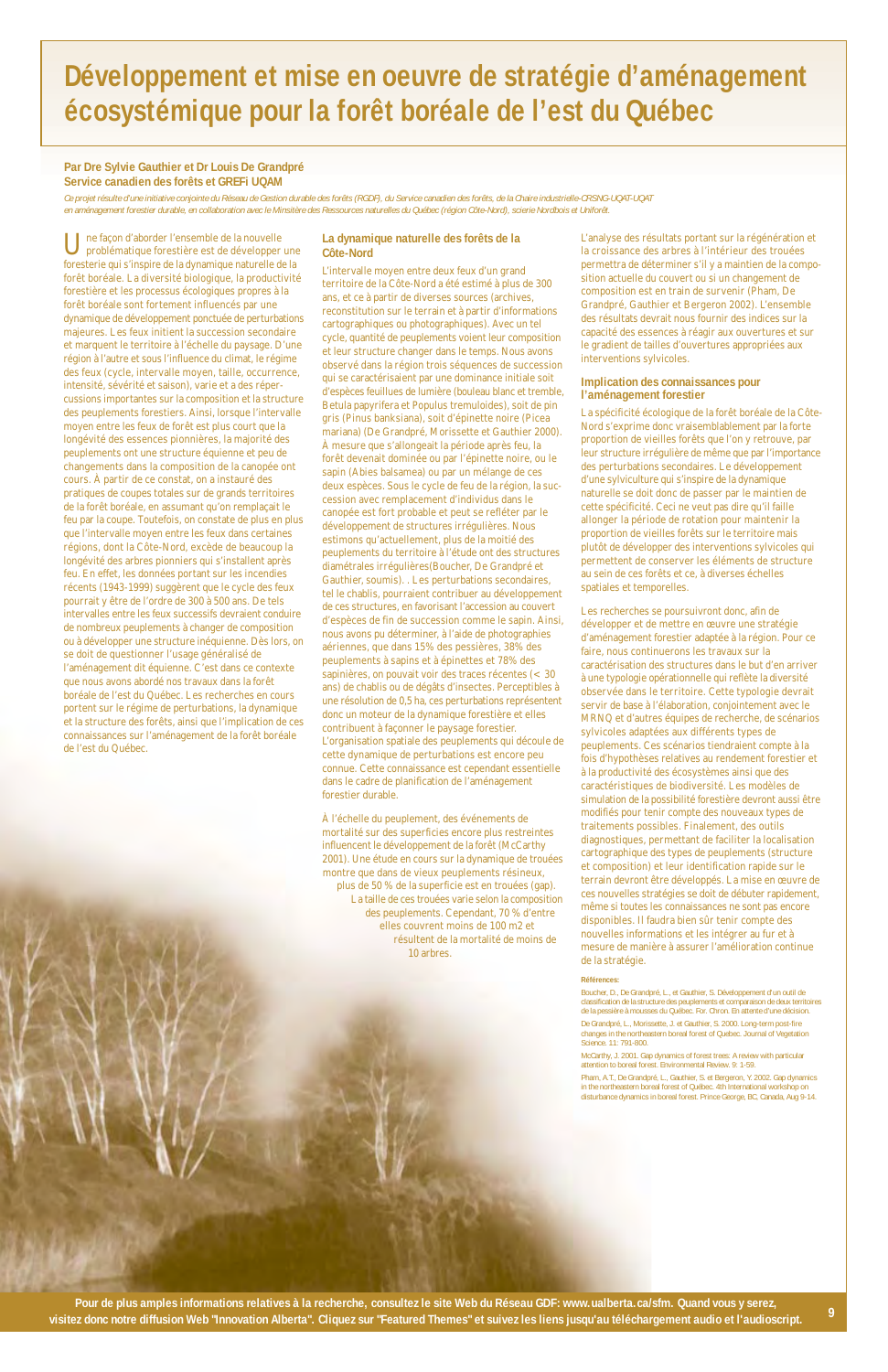Integrated resource management is important for<br>sustainable forest management because those with sustainable forest management because those who harvest or alter forest landscapes are only one type of user, among many users, on the land base. Sustainable forest management may depend on the integration of various land or resource users to work toward common goals and best practices. The concept of integrated resource management (IRM) is typically described as the coordination of resource users on a common land base with the goal of reducing the overall impact of their activities while incorporating a range of ecological, social and economic values (Mitchell 1996). As sociologists, our interest in integrated resource management focuses more on the "integration" per se than "resource management". Integration means to make whole or complete by adding parts together.

From our research on IRM in Alberta, we observed that there has been more emphasis on operational attempts to reduce impacts within specific industries than coordination among multiple resource users per se. We have generally found that such coordination is not guided by a careful assessment of public or local values. The current emphasis in IRM is to promote the sustained development of resources rather than prioritize social, economic and ecological values for the region in question, thus, creating an approach for integration from that starting point. One of the important lessons in studying IRM is to recognize that the emphases on reducing cumulative impacts, and on the incorporation of social, ecological and economic values, will vary, given the capability, capacity and motivations of the key players who initiate and organize the effort. Our project in particular compares the approaches of an industry, government, and First Nations-led effort at IRM.

One industrially led IRM example is the coordination effort led by Alberta Pacific Forest Industries (Al-Pac) in northern Alberta, that has, in conjunction with several oil companies, including Conoco, OPTI Canada, and True North Energy, initiated a series of Integrated Landscape Management projects to use shared road systems and reduce forest disturbance from linear features (Pope 2001). Provincial attempts at IRM in Alberta occurred in the 1970s and have been recently resurrected under Alberta's new policy, Alberta's Commitment to Sustainable Resource and Environmental Management (Kennet 2002). The Ministry of Sustainable Resource Development in Alberta has laid out plans to develop regional IRM projects across Alberta, and has initiated two regional strategies for the North East Slopes region and the Athabasca Oil Sands area in northeastern Alberta. Our project includes the Northeast Slopes project, where ecological, social and economic value assessments and planning activities are underway. We have also included a First Nations case, that of the Little Red River and Tallcree in northern Alberta, who have developed a forest co-management board and are working toward IRM with the Provincial government, industry, and other interested parties in their special management area.

Although our research is on-going, we have found the social organization developed to inform land management priorities, and to coordinate users, is in its infancy in Alberta, in that the exchange relationships, communication patterns, and behavioral commitments to IRM, are not yet well-developed. It is important to recognize that while there may be considerable efforts at IRM planning, the implementation, monitoring, and adaptive management capabilities to carry out such plans have generally not materialized (Walther 1987; Kennet 2002). A major limitation for IRM is at a higher level, where policies and regulations that set thresholds on human activities, and limits to resource allocations, have not



been adequately addressed. Legal experts such as Kennet and Ross (2001; also Ross 2002) argue that a stronger policy foundation is necessary to set standards, i.e., value-based commitments, upon which the entire integrated decision-making system rests. In Alberta, this could entail modifications to individual (e.g., oil and gas, forestry) resource statutes and land tenure arrangements to make them compatible with the Provincial government's commitment to ecosystem management, sustainable development, and economic development goals. Policy change may be necessary but insufficient to provide the appropriate opportunities for integration. Policies may remain largely symbolic if the administrative system in place does not implement, monitor and enforce new policies. The expected result of symbolic-only policies is the noncompliance of land users.

In Alberta, there are two policy areas where reforms may be necessary to provide more opportunity for the integration of resource users across a regional land base. One reform is within the oil and gas tenure system. There is little public, industry, or government dialogue about alternatives to the current system. Such alternatives could address how the system can provide leases that encourage long-term planning, such as providing more area-based leases that reduce the number of companies on one land base and encourage intracompany coordination of exploration and development activities (e.g., seismic, roads, pipelines). Currently, forest companies are required to make long term plans in their forest management plans, but such plans are tenuous when there are no thresholds or shared plans in place for oil and gas surface impacts within the same area. Note that the time between acquisitions of subsurface mineral rights, and the extraction of the resource, is often only three months (Fantin 2001). This time frame is not easily integrated with the similar process used by industrial forest operators. Detailed forest management plans can take several years to produce, usher through regulatory review, and develop appropriate infrastructure.

Integrated resource management is also dependant on the successful accommodation of Aboriginal rights (Ross and Smith 2002), and Aboriginal participation in IRM planning and implementation. The "minimalist" model, whereby the Province confines itself to facilitating cooperation between parties (Singleton, 2000), will likely not be sufficient to address outstanding issues in regards to Aboriginal land claims, Treaty obligations, and the legal duty to consult with First Nations on resource developments that may affect their traditional use (Ross and Smith 2002). If IRM project leaders treat Aboriginal people in the region as just another stakeholder, we expect that many Aboriginal bands will decline to participate, seeing their involvement as only symbolic in value and far less recognized than they deem important.

Consequently, some Aboriginal bands will likely invest more in legal efforts to influence development in what they consider to be their traditional territory. Institutional development among Aboriginal groups at the regional and Treaty level is also generally lacking, yet necessary, to support effective communication between Provincial IRM leaders and Aboriginal peoples in a region.

Dr. Debbie Davidson, Colette Fluet, Norah MacKendrick and I will report on the comparative approaches, challenges, and limitations of three Alberta provincial attempts at integrated resource management during the spring of 2003. Our project focuses on the social organization of integrated resource management. We hope future IRM researchers will complement this focus in the most recently set topics for SFMN funding in the area of integrated resource management. The new foci identified are cumulative effects assessment, integration and trade-off analysis, and spatial and temporal arrangements of land uses across 5 regions of Canada. To date, our study suggests it takes a great deal of leadership, political will, specific expertise, and individuals' effort to coordinate users across a regional land base. While many people in Aboriginal communities, industry, and the government have made significant contributions to such efforts, concurrent actions are necessary to reform policy, and develop a system to facilitate communication and compliance to fully engage the potential of integrated resource management.

#### **References**

Fantin, Darren. 2001. Development Planning and Surface Activity Application. CIF Technical Session, March 23, 2001, Shaw Conference Center, Edmonton, Alberta.

Kennet, Steven. 2002. Integrated Resource Management in Alberta: Past, Present and Benchmarks for the Future. CIRL Occasional Paper #11. Calgary: Calgary Institute of Resources Law.

Mitchell, Bruce. 1986. "The Evolution of Integrated Resource Management." Integrated Approaches to Resource Planning and Management, Editor Reg Lang. Banff: Banff Centre School of Management.

Pope, Don. 2001. Forest Industry Perspective. CIF Technical Session, March 23, 2001, Shaw Conference Center, Edmonton, Alberta.

Walther, Pierre. 1987. "Against Idealistic Beliefs in the Problem-Solving Capacities of Integrated Resource Management." Environmental Management. 11(4):439-46.

Ross, Monique. 2002. Legal and Institutional Responses to Conflicts Involving the Oil and Gas and Forestry Sectors. CIRL Occasional Paper #10. Calgary: Calgary Institute of Resources Law.

Ross, Monique M. and Peggy Smith. 2002. Accommodation of Aboriginal Rights: The Need for Aboriginal Forest Tenure (Synthesis Report). Sustainable Forest Management Network. Edmonton, Alberta: Sustainable Forest Management Network.

Singleton, Sara. 2000. "Co-operation or Capture? The Paradox of Co-Management and Community Participation in Natural Resource Management and Environmental Policy-Making." Environmental Politics. 9(2):1-21.

# **Integrated Resource Management: What does it take to "Integrate"?**

**Dr. Naomi Krogman\*, Colette Fluet, Dr. Debra Davidson\*, and Norah MacKendrick Department of Rural Economy, University of Alberta \*SFM Network Principal Investigator**

**For more research related information visit the SFM Network website: www.ualberta.ca/sfm. While browsing our homepage take the opportunity to visit our "Innovation Alberta" webcast. Click on "Featured Themes" and follow the links to the audio download and transcripts.**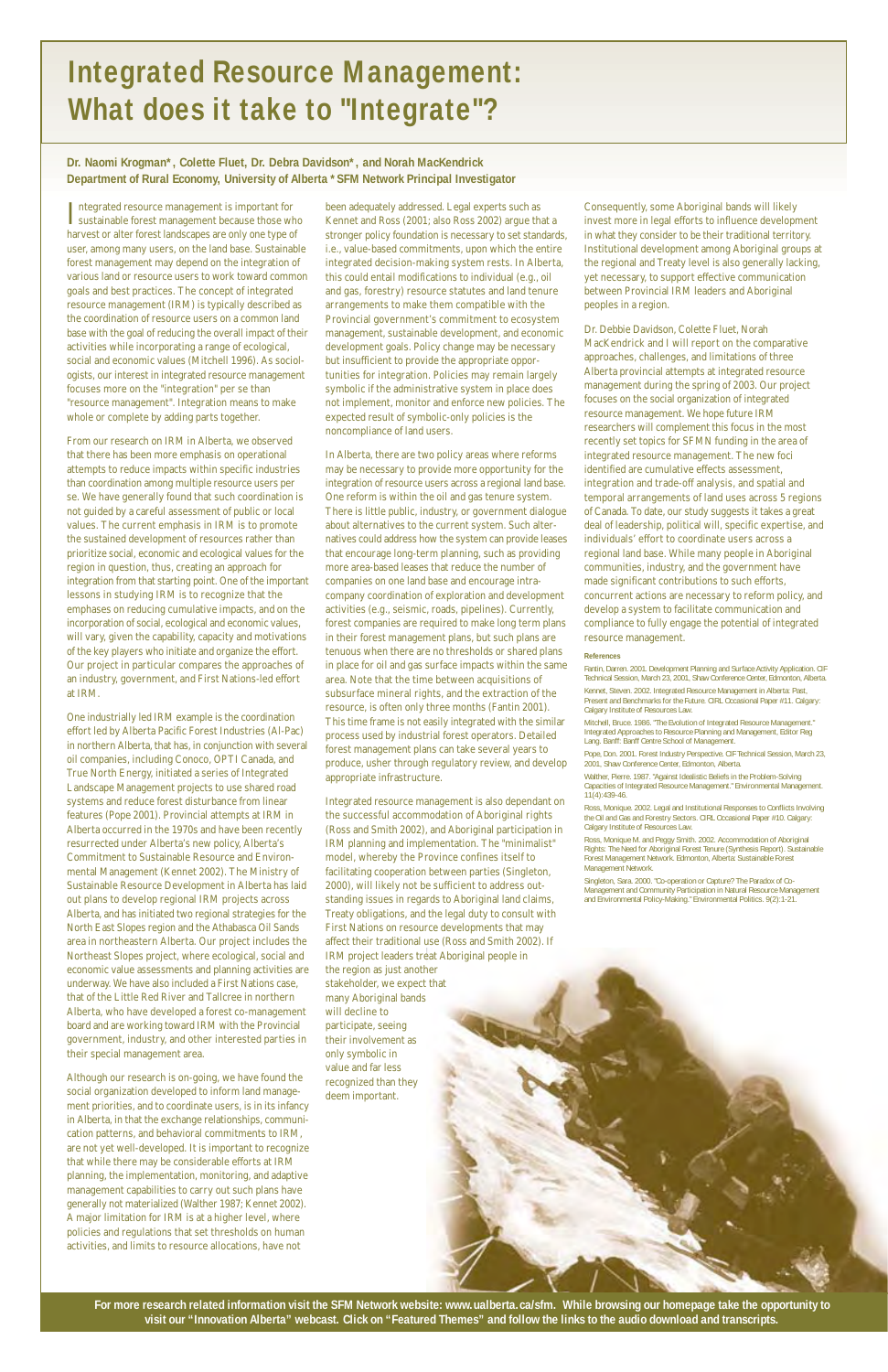La gestion intégrée des ressources est importante pour la gestion durable des forêts car ceux qui exploitent ou modifient les paysages forestiers ne représentent qu'un seul des nombreux usagers du territoire. La gestion durable des forêts peut dépendre de l'intégration des divers utilisateurs du territoire ou des ressources afin de travailler à des pratiques exemplaires et à des buts communs. Le concept de gestion intégrée des ressources se définit typiquement comme étant la coordination des utilisateurs des ressources sur un territoire donné dans le but de réduire l'incidence globale de leurs activités, tout en intégrant un éventail de valeurs écologiques, sociales et économiques (Mitchell 1996). En tant que sociologues, notre intérêt pour la gestion intégrée des ressources se concentre davantage sur « l'intégration » en soi que sur la « gestion des ressources ». Par intégration, nous entendons le fait de rendre intégral ou complet en réunissant les parties.

La recherche que nous avons menée sur la gestion intégrée des ressources en Alberta nous a permis d'observer que les tentatives opérationnelles visant à réduire les incidences au sein d'industries spécifiques ont été privilégiées par rapport à la coordination entre les multiples utilisateurs de ressources en tant que tels. Nous avons généralement remarqué que ladite coordination n'est pas guidée par une évaluation soigneuse des valeurs locales ou du public. Dans le domaine de la gestion intégrée des ressources, l'accent porte actuellement sur la promotion du développement durable des ressources plutôt que sur l'attribution d'un ordre de priorité aux valeurs sociales, économiques et écologiques pour la région concernée, fixant ainsi un point de départ à l'intégration. Une des leçons importantes découlant de l'étude de la gestion intégrée des ressources consiste à reconnaître que les priorités affectées à la réduction des effets cumulés et à l'intégration des valeurs sociales, écologiques et économiques, varieront selon les moyens, les capacités, et les motivations des joueurs clés qui lanceront et organiseront l'effort en la matière. Notre projet compare plus particulièrement les approches d'un effort en gestion intégrée des ressources mené par une industrie, un gouvernement et une Première nation.

L'effort de coordination entrepris par Alberta Pacific Forest Industries (Al-Pac), dans le Nord de la province, est un exemple de gestion intégrée des ressources mené par une industrie. Al-Pac a lancé, en collaboration avec plusieurs compagnies pétrolières, notamment Conoco, OPTI Canada et True North Energy, une série de projets de Gestion intégrée du paysage visant à utiliser des systèmes routiers communs et à réduire les perturbations forestières issues des caractéristiques linéaires (Pope 2001). Les tentatives provinciales de gestion intégrée des ressources en Alberta ont eu lieu dans les années 1970 et ont récemment trouvé un second souffle avec la nouvelle politique de l'Alberta intitulée Alberta's Commitment to Sustainable Resource and Environmental Management (Kennet 2002). Le ministère du Développement durable des ressources en Alberta a établi des plans en vue d'élaborer des projets régionaux de gestion intégrée des ressources à travers toute la province. En outre, il a lancé deux stratégies régionales à l'égard de la région des Northeast Slopes et des sables pétrolifères de la région de l'Athabasca dans le nord-est de l'Alberta. Notre projet inclut le projet des Northeast Slopes, où des activités de planification et des évaluations des valeurs écologiques, sociales et économiques sont en cours. Nous avons également inclus un exemple relatif aux Premières nations, en l'occurrence, celui de Little Red River et Tallcree dans le nord de l'Alberta, qui ont mis sur pied un comité de cogestion forestière et sont en train de travailler à la gestion intégrée des ressources avec le gouvernement provincial, l'industrie, et d'autres intéressés dans leur domaine de gestion spécifique.

Bien que notre recherche ne soit pas terminée, nous avons trouvé que l'organisation sociale qui a été développée afin de faire connaître les priorités en aménagement du territoire et de coordonner les usagers en est à ses balbutiements en Alberta, vu que les relations d'échange, les schémas de communication et les engagements comportementaux envers la gestion intégrée des ressources ne sont pas encore bien développés. Il est important de reconnaître que, même si des efforts considérables de planification de gestion intégrée des ressources ont été accomplis, la mise en place, la surveillance, ainsi que les capacités de gestion adaptative en vue de mener à bien de tels plans ne se sont généralement pas matérialisés (Walther 1987; Kennet 2002). Une restriction majeure à l'égard de la gestion intégrée des ressources se situe à un niveau plus élevé, là où l'on n'a pas examiné de manière adéquate les politiques et les règlements qui fixent les seuils d'activités humaines et les limites de répartition des ressources. Des experts juridiques comme Kennet et Ross (2001; également Ross 2002) prétendent qu'il faut une base politique plus solide pour établir des normes, c.à.d., des engagements fondés sur les valeurs, sur lesquels repose l'ensemble du système décisionnel intégré. En Alberta, cela pourrait comprendre des modifications aux lois afférentes aux ressources individuelles (p.ex., pétrole et gaz, foresterie) et aux dispositions du régime foncier afin de les rendre compatibles avec l'engagement du gouvernement provincial dans des buts de gestion de l'écosystème, de développement durable et d'expansion économique. Des changements de politiques peuvent s'avérer nécessaires mais insuffisants à fournir les occasions d'intégration idoines. Il se peut que les politiques restent largement symboliques si le système administratif en place ne met pas en œuvre de nouvelles politiques, ne les contrôle pas et ne les fait pas respecter. Des politiques purement symboliques auront pour résultat prévisible le non-respect de la part des utilisateurs des terres.

> Mitchell, Bruce. 1986. "The Evolution of Integrated Resource Management." Integrated Approaches to Resource Planning and Management, Editor Reg Lang. Banff: Banff Centre School of Management.

En Alberta, il existe deux domaines de politiques où des réformes peuvent s'avérer nécessaires pour fournir davantage d'occasions à l'intégration des utilisateurs de ressources sur le territoire. Une réforme concerne le régime foncier relatif au pétrole et au gaz. Il y a peu de dialogue au niveau du public, de l'industrie ou du gouvernement apportant des options au régime actuel. De telles options pourraient cibler des façons dont le système serait en mesure de fournir des concessions encourageant la planification à long terme, comme en offrant par exemple davantage de concessions selon la zone, ce qui réduirait le nombre de compagnies sur un territoire donné et encouragerait la coordination intra-compagnie des activités d'exploration et d'exploitation (p.ex., prospection sismique, routes, pipelines). À l'heure actuelle, les compagnies forestières sont tenues de dresser des plans d'aménagement forestier à long terme, mais de tels plans sont fragiles lorsqu'il n'existe aucun seuil ou plan commun en place concernant l'incidence en surface du pétrole et du gaz au sein d'une même zone. Il est à noter que la durée écoulée entre l'acquisition des droits miniers souterrains et l'extraction de la ressource n'est souvent que de trois mois (Fantin 2001). Ce calendrier ne s'intègre pas facilement au processus similaire s'appliquant aux exploitants de forêts industrielles. L'élaboration de plans d'aménagement forestier détaillés, le passage de l'examen réglementaire et le développement de l'infrastructure appropriée peuvent exiger plusieurs années.

La gestion intégrée des ressources dépend aussi du succès avec lequel on respecte les droits des Autochtones (Ross et Smith 2002) ainsi que de leur participation à la planification et à la mise en œuvre de la gestion intégrée des ressources. Le modèle « minimaliste », en vertu duquel la province se contente de faciliter la coopération entre les parties

(Singleton 2000), ne suffira certainement pas à régler les différends concernant les revendications territoriales des Autochtones, les obligations découlant des traités et l'obligation légale de consulter les Premières nations à propos de l'exploitation des ressources susceptibles d'avoir un effet sur leur activité traditionnelle (Ross et Smith 2002). Si les chefs de projet de gestion intégrée des ressources traitent les Autochtones dans la région comme de simples intéressés, nous nous attendons à ce que de nombreux groupes autochtones refusent de se joindre au projet, considérant leur participation comme étant uniquement symbolique et bien moins reconnue. Par conséquent, certains groupes autochtones s'investiront probablement plus dans des efforts juridiques afin d'influencer le développement de ce qu'ils considèrent comme leur territoire traditionnel. Le développement institutionnel parmi les groupes autochtones au niveau régional et au niveau des traités fait aussi généralement défaut, bien qu'il soit essentiel pour soutenir une communication efficace entre les responsables provinciaux de gestion intégrée des ressources et les Autochtones d'une région donnée.

Au printemps 2003, Debbie Davidson, PhD, Colette Fluet, Norah MacKendrick et moi-même ferons un rapport sur les approches comparées, les défis et les limites de trois tentatives provinciales de la part de l'Alberta en matière de gestion intégrée des ressources. Notre projet cible l'organisation sociale de la gestion intégrée des ressources. Nous espérons que les prochains chercheurs en gestion intégrée des ressources compléteront cet axe dans les sujets fixés dernièrement pour le financement du RGDF dans le domaine de la gestion intégrée des ressources. Les nouveaux axes ayant été identifiés sont l'évaluation des effets cumulés, l'analyse des choix et l'intégration, ainsi que les dispositions spatio-temporelles de l'utilisation des terres à travers 5 régions du Canada. À ce jour, notre étude a suggéré que cela requiert beaucoup d'autorité, de volonté politique, d'expertise spécifique et d'efforts individuels pour coordonner les utilisateurs à travers tout le territoire. Alors que de nombreuses personnes dans les communautés autochtones, dans l'industrie et au gouvernement ont contribué de manière significative à de tels efforts, des actions simultanées s'avèrent nécessaires afin de réformer les politiques et de mettre sur pied un système qui facilite la communication et la conformité afin de profiter pleinement des potentialités de gestion intégrée des ressources.

#### **Références bibliographiques**

Fantin, Darren. 2001. Development Planning and Surface Activity Application. Séance de travail technique de l'IFC, 23 mars 2001, Shaw Conference Center, Edmonton (Alberta).

Kennet, Steven. 2002. Integrated Resource Management in Alberta: Past, Present and Benchmarks for the Future. Document hors-série nº 11 du CIRL (Institut canadien du droit des ressources. Calgary: Calgary Institute of Resources Law.

Pope, Don. 2001. Forest Industry Perspective. Séance de travail technique de l'IFC, 23 mars 2001, Shaw Conference Center, Edmonton (Alberta).

Walther, Pierre. 1987. "Against Idealistic Beliefs in the Problem-Solving Capacities of Integrated Resource Management." Environmental Management. 11(4):439-46.

Ross, Monique. 2002. Legal and Institutional Responses to Conflicts Involving the Oil and Gas and Forestry Sectors. Document hors-série nº 10 du CIRL (Institut canadien du droit des ressources. Calgary: Calgary Institute of Ressources Law.

Ross, Monique M. et Peggy Smith. 2002. Accommodation of Aboriginal Rights: The Need for Aboriginal Forest Tenure (rapport de synthèse). Réseau de gestion durable des forêts. Edmonton (Alberta): Réseau de gestion durable des forêts.

Singleton, Sara. 2000. "Co-operation or Capture? The Paradox of Co-Management and Community Participation in Natural Resource Management and Environmental Policy-Making." Environmental Politics. 9(2):1-21.

## **Gestion intégrée des ressources: comment réaliser « l'intégration »?**

#### **Naomi Krogman, PhD\*, Colette Fluet, Debra Davidson, PhD\* et Norah MacKendrick Département d'économie rurale, Université de l' Alberta \* Chercheur en chef au Réseau GDF**

**Pour de plus amples informations relatives à la recherche, consultez le site Web du Réseau GDF: www.ualberta.ca/sfm. Quand vous y serez, visitez donc notre diffusion Web "Innovation Alberta". Cliquez sur "Featured Themes" et suivez les liens jusqu'au téléchargement audio et l'audioscript.**